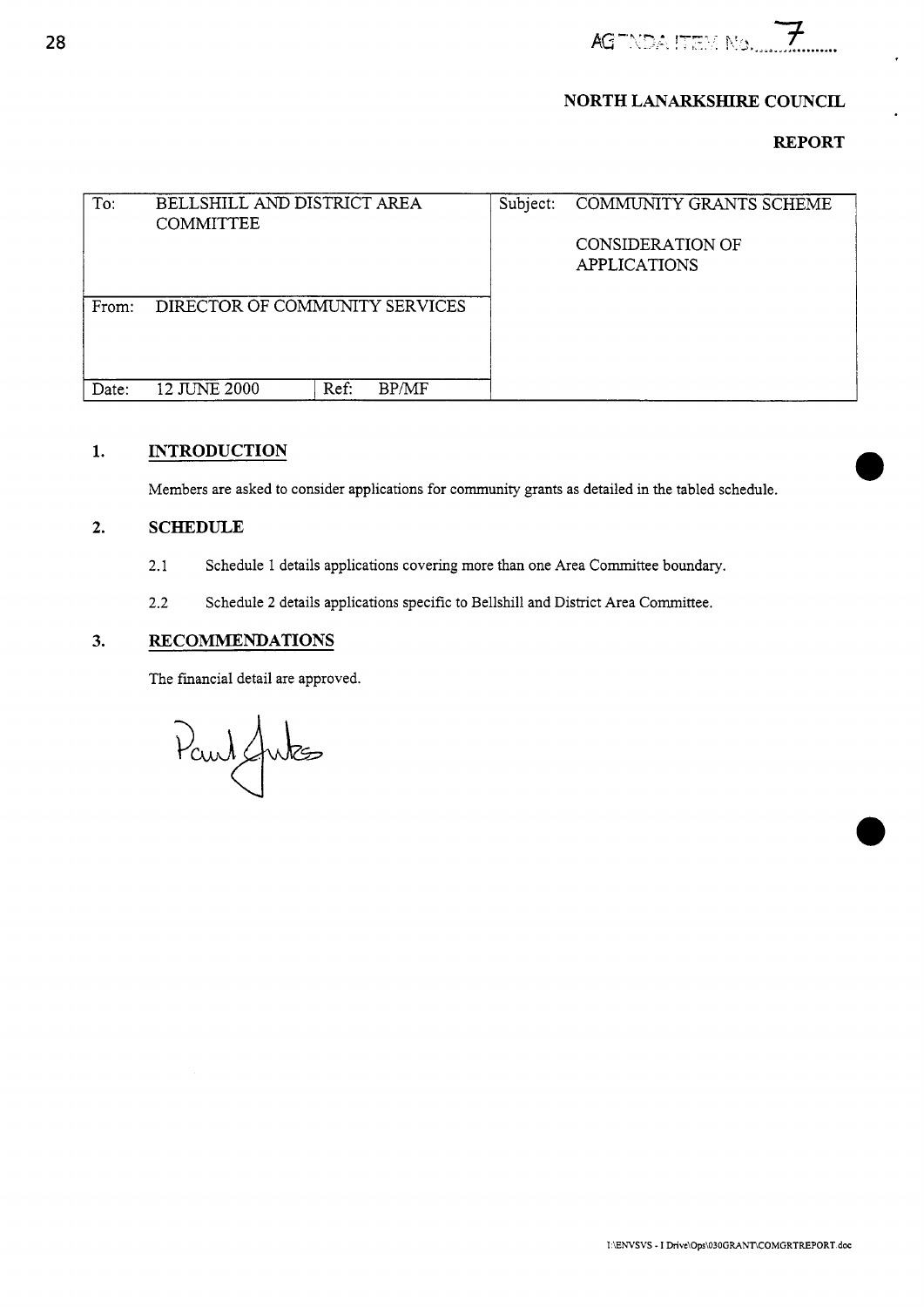# <span id="page-1-0"></span>**APPLICATIONS COVERING MORE THAN ONE AREA COMMITTEE BOUNDARY**

|                                        |                                                       | APPLICATIONS COVERING MORE THAN ONE AREA COMMITTEE BOUNDARY                                                                 |                     |                      |                |              |
|----------------------------------------|-------------------------------------------------------|-----------------------------------------------------------------------------------------------------------------------------|---------------------|----------------------|----------------|--------------|
| <b>Ref No:</b>                         | Name of Group                                         | Purpose                                                                                                                     | Amount<br>Requested | Area/Ward No:        | Recommendation | <b>Total</b> |
|                                        |                                                       | <b>Continued Applications</b>                                                                                               |                     |                      |                |              |
| CG99/00-730                            | North Lanarkshire Gold Open                           | (Area Committees should only consider applications relevant to their areas)<br>assist with costs of residential project and | £1890               | 45 59                |                |              |
| Award Group Duke of<br>Edinburgh Award |                                                       | purchase of equipment<br>(PREVIOUSLY AWARDED £228)                                                                          |                     |                      |                |              |
| CG99/00-765<br>The Cumbernauld Choir   | assist with costs of 3 concerts                       | £1500                                                                                                                       | 58                  | $58 - £30$           |                |              |
|                                        |                                                       | (PREVIOUSLY AWARDED £570)                                                                                                   |                     |                      |                |              |
| CG99/00-795                            | North Lanarkshire Breathe-Easy<br>Group (Monklands)   | assist with running costs, summer outing,<br>travel expenses and conference                                                 | £500                | 45                   |                |              |
|                                        |                                                       | (PREVIOUSLY AWARDED £145)                                                                                                   |                     |                      |                |              |
| CG99/00-825                            | Our Ladys High School Parents<br>Association          | assist with costs of outing to Alton Towers<br>(PREVIOUSLY AWARDED £700)                                                    | £1500               | 53 to 63, 68, 69, 70 |                |              |
| CG99/00-841                            | Moodiesburn and District<br><b>Retired NUM Branch</b> | assist with costs of refurbishing mini bus<br>with new seats and fitting seat belts                                         | £1000               | 45 69                | $67 - £100$    |              |
|                                        |                                                       | (PREVIOUSLY AWARDED £300)                                                                                                   |                     |                      |                |              |
| CG99/00-852                            | Lanarkshire Association of<br><b>Burns Clubs</b>      | assist with cost of schools' competition                                                                                    | £1,000              | 23                   |                |              |
|                                        |                                                       | (PREVIOUSLY AWARDED £678)                                                                                                   |                     |                      |                |              |
| CG99/00-876                            | <b>Craigneuk Undaunted Purple</b><br>Heroes LOL 68    | assist with refurbishing of premises                                                                                        | £1,000              | $\boldsymbol{6}$     |                |              |
| CG99/00-878                            | Pride of Ulster LLOL 24                               | assist with cost of refurbishing hall and<br>purchase of equipment                                                          | £500                | $\boldsymbol{6}$     |                |              |
|                                        |                                                       |                                                                                                                             |                     |                      |                |              |

 $\sim$ 

 $\hat{\phantom{a}}$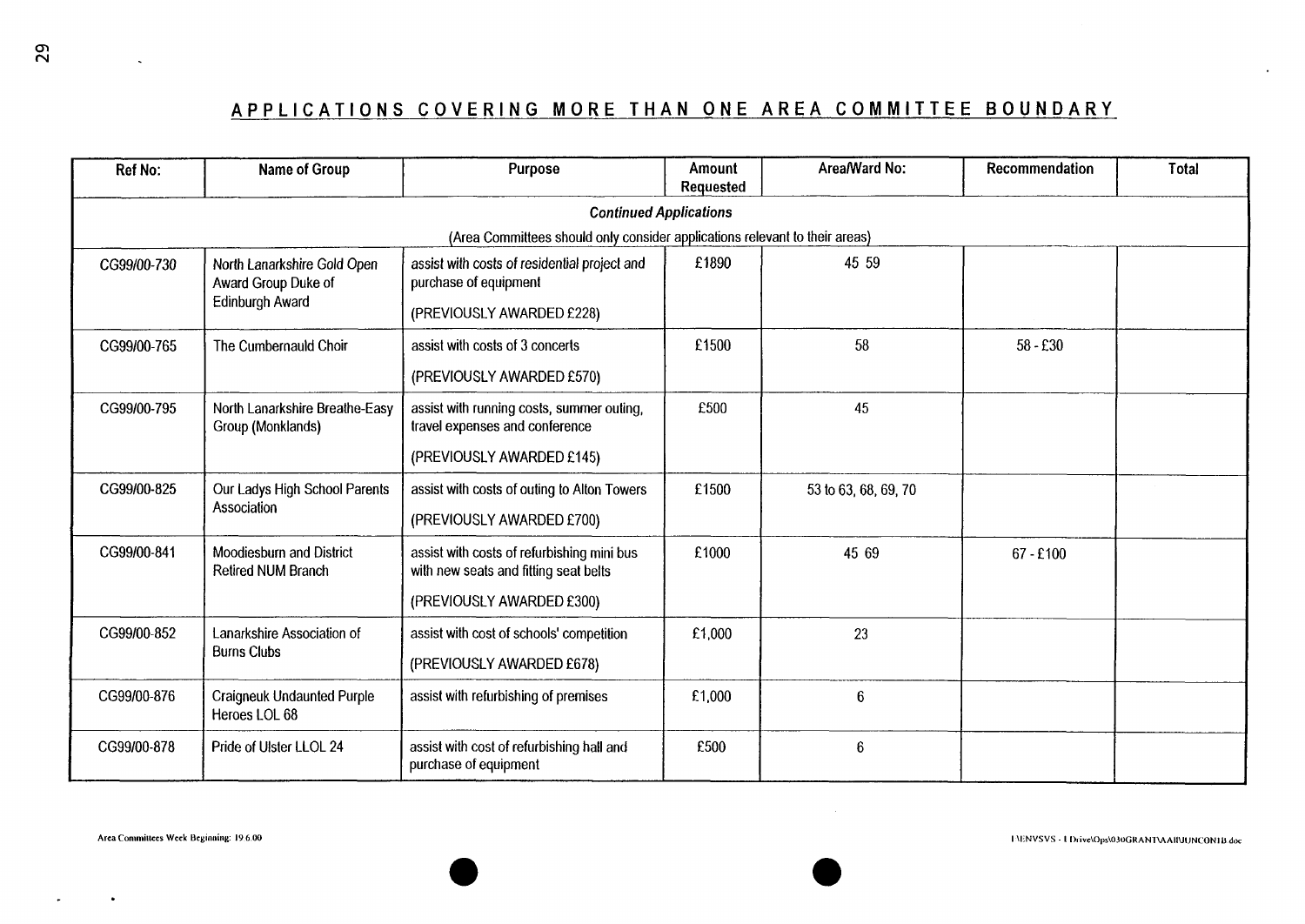| <b>Ref No:</b> | <b>Name of Group</b>                                                                                  | Purpose                                                                                | Amount<br>Requested | Area/Ward No:                                  | <b>Recommendation</b> | <b>Total</b> |
|----------------|-------------------------------------------------------------------------------------------------------|----------------------------------------------------------------------------------------|---------------------|------------------------------------------------|-----------------------|--------------|
| CG99/00-912    | Re-Solv                                                                                               | assist with cost of sovent abuse information<br>leaflet for parents                    | £450                | $9\,$                                          |                       |              |
|                |                                                                                                       | (PREVIOUSLY AWARDED £145)                                                              |                     |                                                |                       |              |
| CG99/00-921    | assist with purchase of bowling equipment<br><b>Motherwell YMCA Seniors</b><br>and pa system<br>Group |                                                                                        | £2000               | 1, 2, 4, 10, 12, 28                            |                       |              |
|                |                                                                                                       | (PREVIOUSLY AWARDED £400)                                                              |                     |                                                |                       |              |
| CG99/00-932    | Good Neighbours, Muirhouse                                                                            | 9 & 13<br>£1,000<br>assist with cost of outing                                         |                     |                                                |                       |              |
|                |                                                                                                       | (PREVIOUSLY AWARDED £777)                                                              |                     |                                                |                       |              |
| CG99/00-933    | Myelin Project                                                                                        | assist with start-up costs of myelin self-help<br>project                              | £630                | North Lanarkshire Wide                         |                       |              |
|                |                                                                                                       | (PREVIOUSLY AWARDED £290)                                                              |                     |                                                |                       |              |
| CG99/00-935    | New Image                                                                                             | assist with purchase of music instruments                                              | unknown             | $\overline{7}$                                 |                       |              |
| CG99/00-936    | <b>Motherwell Crime Prevention</b><br>Panel                                                           | assist with purchase of community police<br>mountain bikes                             | £1,154              | 9                                              |                       |              |
|                |                                                                                                       | (PREVIOUSLY AWARDED £488)                                                              |                     |                                                |                       |              |
| CG99/00-937    | <b>Motherwell Crime Prevention</b><br>Panel                                                           | assist with cost of promotion of police open<br>day                                    | unknown             | $\overline{9}$                                 |                       |              |
|                |                                                                                                       | (PREVIOUSLY AWARDED £210)                                                              |                     |                                                |                       |              |
| CG99/00-947    | Motherwell YMCA                                                                                       | assist with costs of training                                                          | £360                |                                                |                       |              |
|                |                                                                                                       | (PREVIOUSLY AWARDED £160)                                                              |                     |                                                |                       |              |
| CG00/01-35     | <b>Monklands Carers Respite</b><br>Group                                                              | assist with yearly hall hire and activity<br>prgramme costs, including Christmas event | £1,342              | 31, 33, 34, 36, 38, 39, 40, 43,<br>46, 48 & 49 |                       |              |

 $\sim$ 

÷

<span id="page-2-0"></span> $\sim$ 

 $\bullet$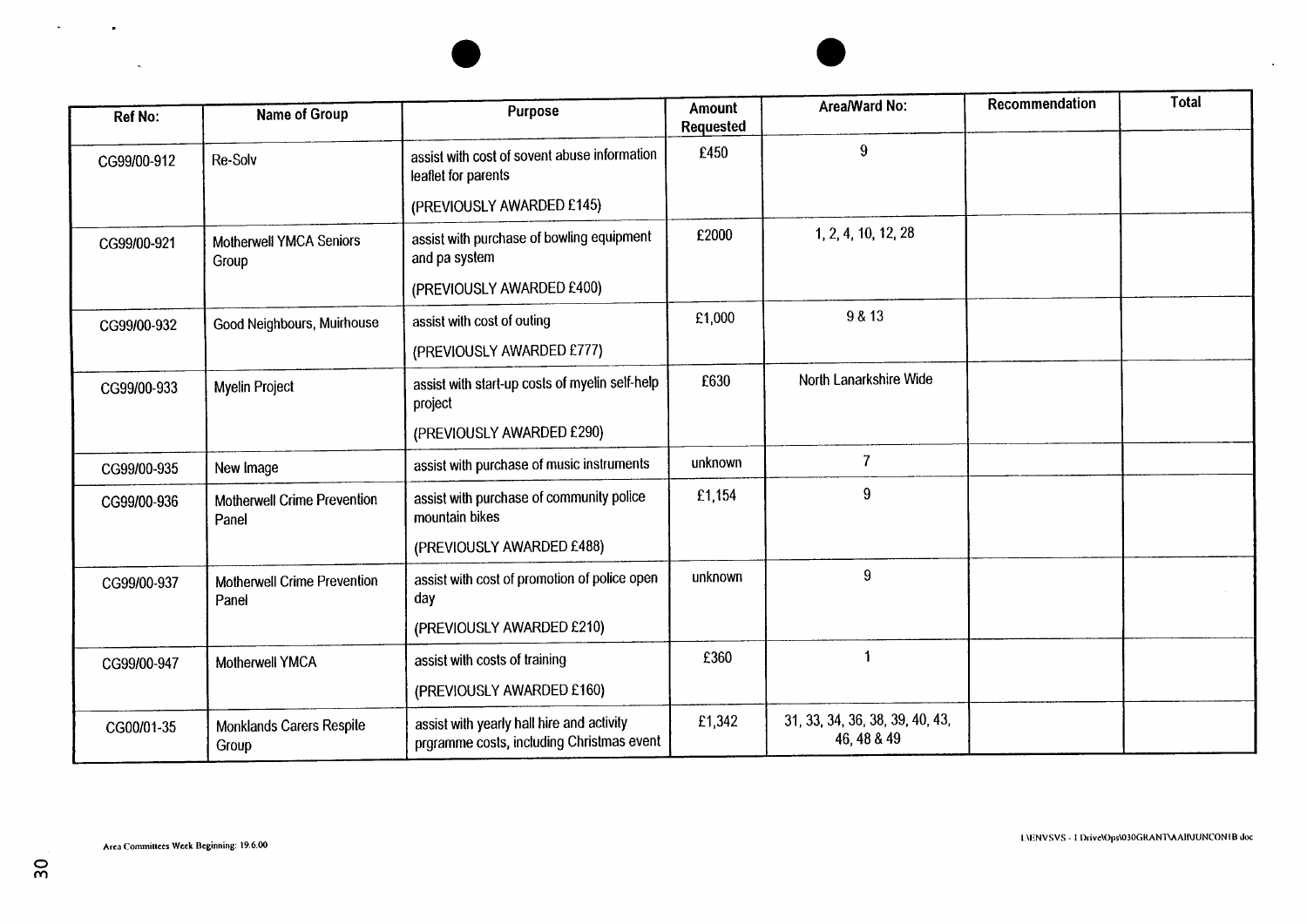$\overline{m}$ 

 $\mathcal{L}^{\text{max}}_{\text{max}}$ 

| <b>Ref No:</b> | Name of Group                                     | Purpose                                                                                            | Area/Ward No:<br><b>Amount</b><br>Requested |                                                | Recommendation | <b>Total</b> |
|----------------|---------------------------------------------------|----------------------------------------------------------------------------------------------------|---------------------------------------------|------------------------------------------------|----------------|--------------|
| CG00/01-36     | Cleland Youth Football Club<br>U16's              | assist with purchase of strips and general<br>running costs                                        | unknown                                     | 8, 9, 10, 18, & 19                             |                |              |
| CG00/01-37     | Caledonian Award Scheme                           | assist with general running costs of awards<br>scheme for disabled young people                    | £1,000                                      | 1 to 70                                        |                |              |
| CG00/01-38     | Lanarkshire Welfare Amateur<br><b>Boxing Club</b> | assist with general running costs and<br>purchase of equipment                                     | 13<br>£1,000                                |                                                |                |              |
|                |                                                   | (PREVIOUSLY AWARDED £500)                                                                          |                                             |                                                |                |              |
| CG00/01-39     | St. Margaret's Church Art Class                   | assist with purchase of equipment for<br>decoupage                                                 | £300                                        | Motherwell and Wishaw                          |                |              |
| CG00/01-40     | <b>Netherton Senior Citizens</b>                  | assist with cost of weekend trip to<br>Blackpool                                                   | £800                                        | 13 & 15                                        |                |              |
| CG00/01-41     | Airdrie Victoria Shotokai 2000                    | assist with purchase of equipment                                                                  | £821                                        | 23, 40, 41, 42, 43, 44, 47, 48,<br>48, 51 & 62 |                |              |
| CG00/01-42     | Lourdes Scottish Youth Group<br>(HCPT)            | assist with cost of training young people<br>and travelling to Lourdes                             | £1,000                                      | Motherwell and Wishaw                          |                |              |
| CG00/01-43     | New Stevenston and District<br><b>Garden Club</b> | assist with purchase of equipment, general<br>running expenses and cost of hosting<br>annual event | £500                                        | Bellshill, Motherwell and Wishaw               |                |              |
| CG00/01-44     | St. Mary's PS Parents<br>Association              | assist with cost of erecting seating area in<br>school garden                                      | £600                                        | <b>Coatbridge and Motherwell</b>               |                |              |
| CG00/01-45     | <b>YMCA Parent and Toddlers</b>                   | assist with purchase of equipment and<br>summer outing                                             | £1,500<br>1, 2, 3, 4, 11, 12, 13 & 15       |                                                |                |              |
| CG00/01-46     | <b>Westend Lady Bowlers</b>                       | assist with purchase of trophy and end of<br>year social event                                     | £250<br>31 to 40 & 47                       |                                                |                |              |
| CG00/01-47     | Chikara Kwai Judo Club                            | assist with purchase of safety equipment                                                           | £2,000                                      | Motherwell and Wishaw                          |                |              |

 $\mathbf{r}$ 

 $\bullet$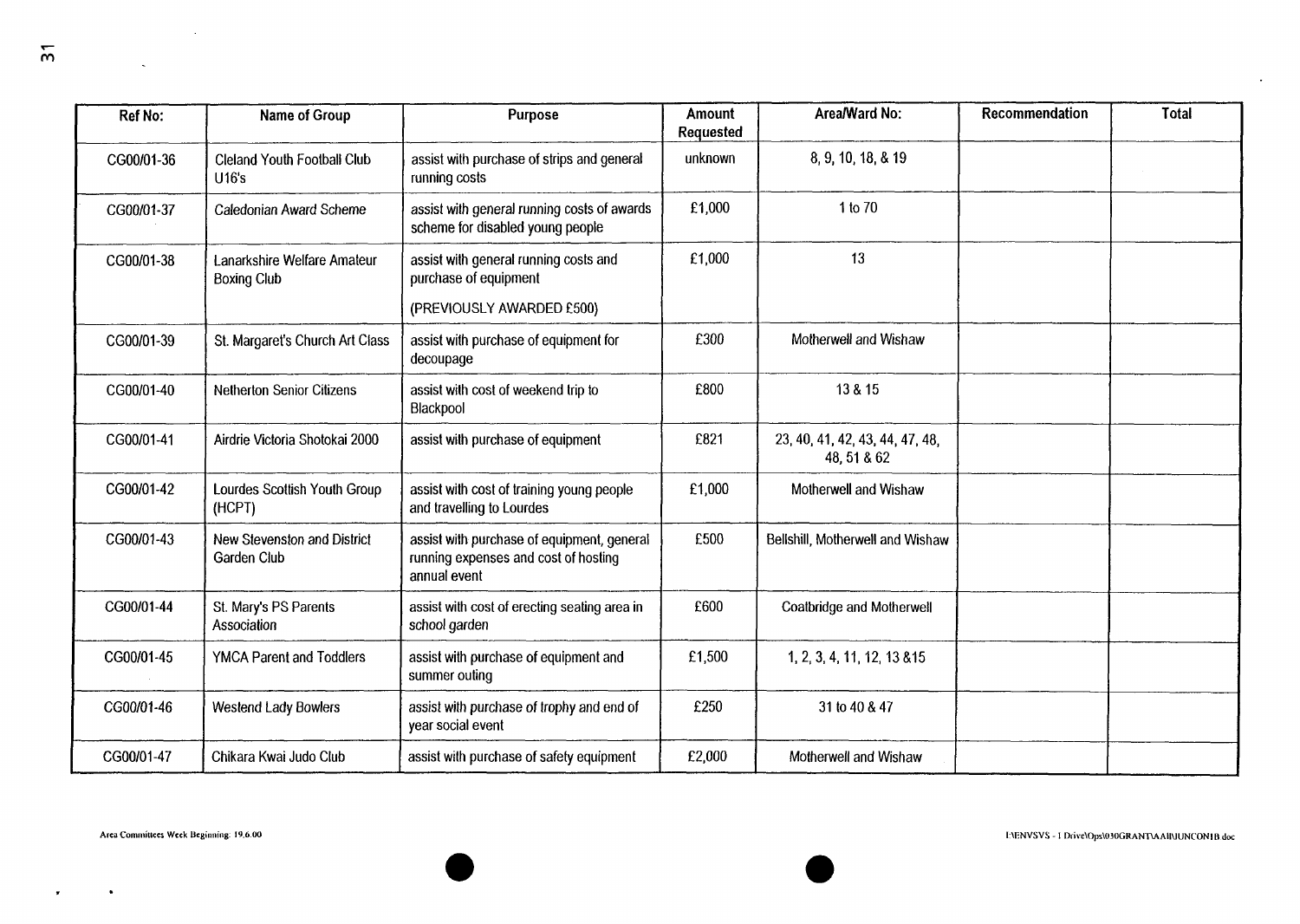| Ref No:    | Name of Group                                     | Purpose                                                                    | Amount<br><b>Requested</b> | Area/Ward No:                                      | <b>Recommendation</b> | Total |
|------------|---------------------------------------------------|----------------------------------------------------------------------------|----------------------------|----------------------------------------------------|-----------------------|-------|
| CG00/01-48 | <b>New Stevenston Community</b><br>Council        | assist with cost of outing                                                 | £1,000                     | 5 to 28                                            |                       |       |
| CG00/01-49 | Airdrie Flower Club - Floral Art<br>Group         | assist with general running costs and<br>purchase of materials             | £500                       | 31 to 50                                           |                       |       |
| CG00/01-50 | St. Monica's Ramblers Club                        | assist with purchase of equipment and first<br>aid kit                     | £500                       | 16, 24, 26, 30, 31, 35, 37, 38,<br>39, 40, 41 & 46 |                       |       |
| CG00/01-51 | John Rogers Memorial<br>Foundation                | assist with purchase of IT equipment                                       | £1,920                     | 6, 7, 8, 9, 10, 14 to 20                           |                       |       |
| CG00/01-52 | Lanarkshire Cecilian Orchestra                    | assist with cost of hall hire and publicity                                | £750                       | 1 to 5, 11, 12, & 14                               |                       |       |
| CG00/01-55 | Nicol Odeons                                      | assist with purchase of new instruments<br>and travelling expenses         | £800                       | 1, 4, 5, 6, 7, 8, 10, 15, 16, 25 &<br>29           |                       |       |
| CG00/01-58 | Society for the Protection of the<br>Unborn Child | assist with general running costs and<br>purchase of educational materials | £1,500                     | 1 to 5 & 21 to 30                                  |                       |       |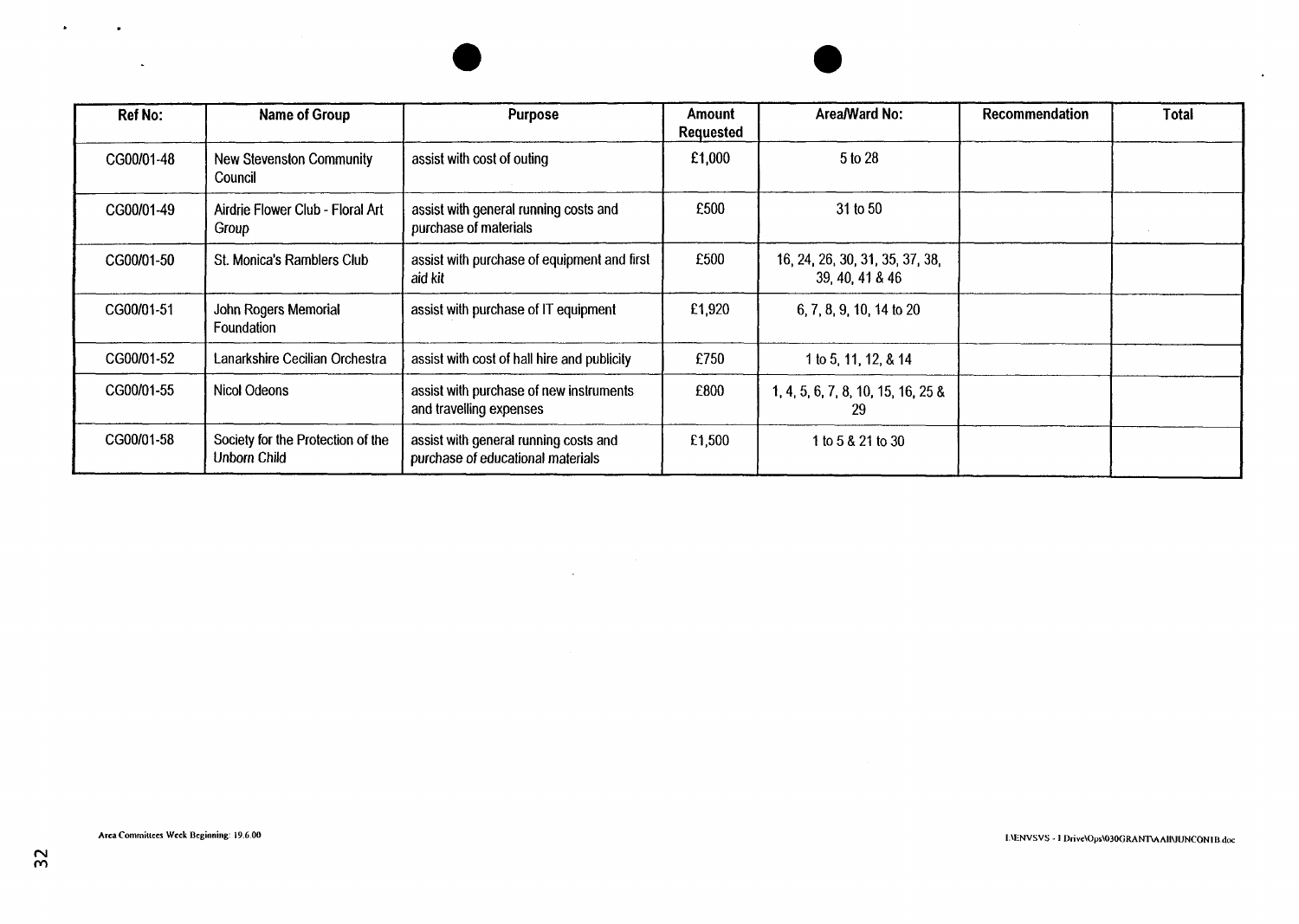# **APPLICATIONS COVERING MORE THAN ONE AREA COMMITTEE BOUNDARY**

|                   |                                                              | APPLICATIONS COVERING MORE THAN ONE AREA COMMITTEE BOUNDARY        |           |                                                 |                |              |
|-------------------|--------------------------------------------------------------|--------------------------------------------------------------------|-----------|-------------------------------------------------|----------------|--------------|
|                   |                                                              | Purpose                                                            | Amount    | Area/Ward No:                                   | Recommendation | <b>Total</b> |
| Ref No:           | Name of Group                                                | New applications Received Up To 9 June 2000                        | Requested |                                                 |                |              |
| ALL:CG00/01-103   | Strathclyde Fire Brigade Pipe<br>Band                        | assist with purchase of replacement<br>equipment                   | £2000     | 1 to 70                                         |                |              |
| ALL:CG00/01-104   | Dalziel HS FP Amateur Football<br>Club                       | assist with cost of attending international<br>football tournament | £2,000    | 1, 2, 3, 4, 5, 6, 11, 12, 13, 14,<br>15, 16, 19 |                |              |
| ALL:CG00/01-105   | St. James' OAP Sequence<br>Dancing                           | assist with cost of outing                                         | £600      | 31, 36, 37, 38, 39, 40, 49, 68                  |                |              |
| ALL:CG00/01-106   | St. Andrew's Hospice<br><b>Fundraising Support Group</b>     | assist with cost of hall hire                                      | £100      | 31 to 52                                        |                |              |
| ALL:CG00/01-107   | Carfin Playgroup                                             | asist with running costs and summer outing                         | £840      | 5, 29                                           |                |              |
| ALL:CG00/01-108   | <b>Chryston and District</b><br><b>Horticultural Society</b> | assist with cost of annual show                                    | £350      | 33, 62, 63, 67, 68, 69, 70                      |                |              |
| ALL:CG00/01-109   | <b>Whinhall Women's Group</b>                                | assist with general running costs                                  | £300      | 31, 34, 41, 43, 44, 45, 48, 49                  |                |              |
| -ALL:CG00/01-110  | <b>New Stevenston Senior Citizens</b><br>Centre              | assist with cost of summer activity<br>programme                   | £1,500    | 5,28                                            |                |              |
| ALL:CG00/01 - 118 | <b>Twenty Twenty</b>                                         | assist with costs of video production                              | £2000     | 2, 3, 4, 5, 22, 23, 24, 25, 26                  |                |              |
| ALL:CG00/01 - 119 | <b>Guide Association</b>                                     | assist with costs of Stomp 2000, a<br>millennium celebration       | £1100     | 31 to 63, 69, 70                                |                |              |
| ALL:CG00/01 - 127 | Lanarkshire Keyboard Club                                    | purchase of audio equipment                                        | £600      | 1 to 70                                         |                |              |

.

 $\bullet$ 

 $\ddot{\phantom{a}}$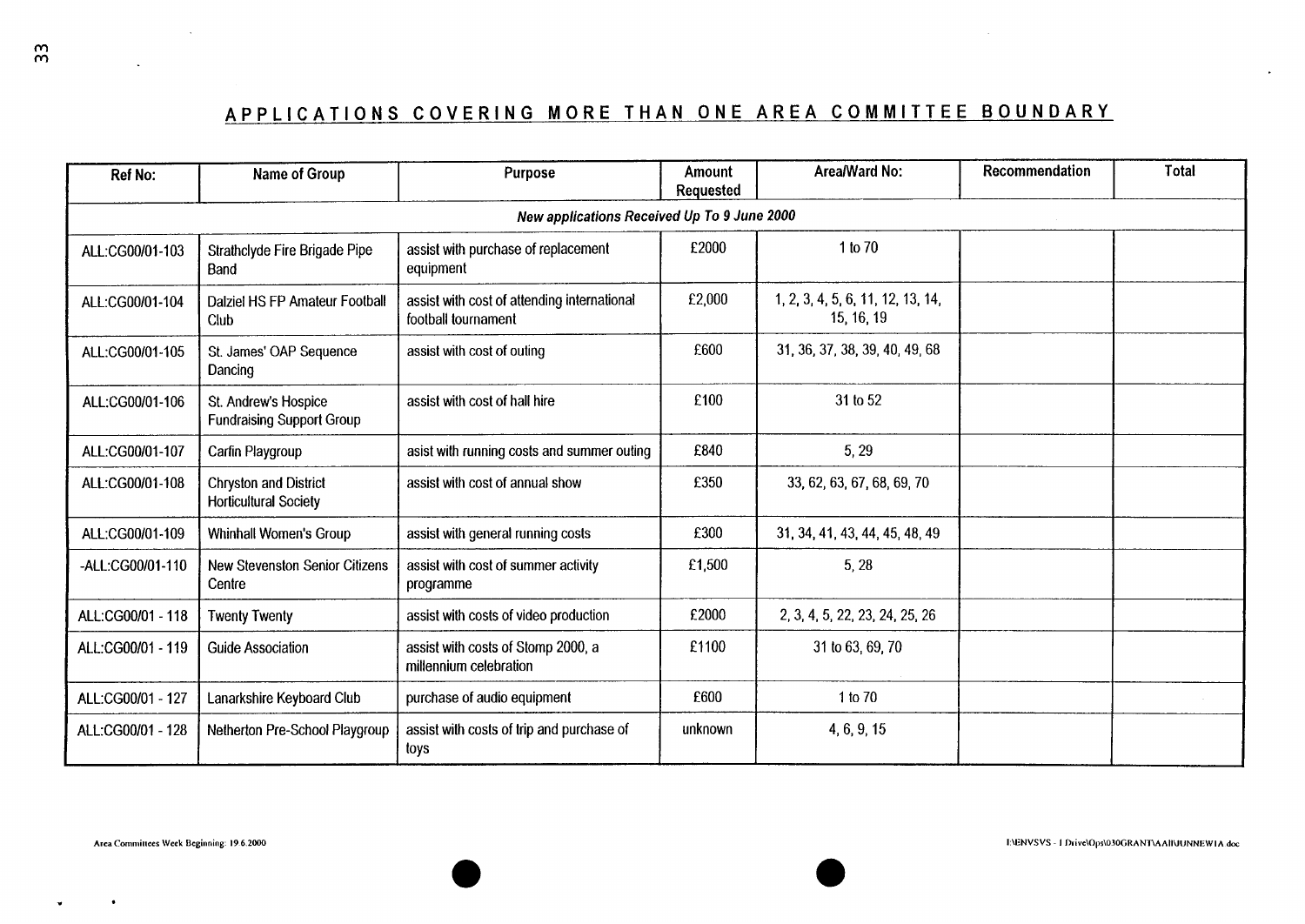## **BELLSHILL AND DISTRICT AREA COMMITTEE**

 $\sim$ 

### Community Grant Applications

| <b>Ref No:</b> | Name of Group                                                          | Purpose                                                                             | <b>Amount</b><br>Requested | Area/Ward No: | Recommendation | <b>Total</b> |
|----------------|------------------------------------------------------------------------|-------------------------------------------------------------------------------------|----------------------------|---------------|----------------|--------------|
|                |                                                                        | <b>Continued Applications</b>                                                       |                            |               |                |              |
| CG99/00-796    | <b>Burnhead Bowling Club</b>                                           | assist with costs of painting changing<br>facilities and repair and renew seating   | £1500                      | 21, 22, 23    |                |              |
| CG99/00-806    | <b>Limited Edition Youth Group</b>                                     | assist with purchase of games and craft<br>equipment                                | £400                       | 21 to 30      |                |              |
|                |                                                                        | (PREVIOUSLY AWARDED £100)                                                           |                            |               |                |              |
| CG99/00-809    | <b>Sacred Heart Parish Hall</b><br>Committee                           | £1000<br>assist with purchase of new windows, door<br>lighting and toilets for hall |                            | 21, 22, 23    |                |              |
|                |                                                                        | (PREVIOUSLY AWARDED £750)                                                           |                            |               |                |              |
| CG99/00-836    | Viewpark Thistle AFC<br>assist with admin costs and travel<br>expenses |                                                                                     | £500                       | 21, 22, 23    |                |              |
|                |                                                                        | (PREVIOUSLY AWARDED £50)                                                            |                            |               |                |              |
| CG99/00-871    | <b>Hattonrigg Senior Citizens Club</b>                                 | assist with cost of social evening to<br>commemorate club's silver jubilee          | £300                       | 24 & 30       |                |              |
|                |                                                                        | (PREVIOUSLY AWARDED £150)                                                           |                            |               |                |              |
| CG99/00-955    | <b>Mossend Playsafe</b>                                                | assist with costs of building a play area for<br>local children                     | £2000                      | 28            |                |              |
|                |                                                                        | (PREVIOUSLY AWARDED £896)                                                           |                            |               |                |              |
| CG99/00-977    | <b>Focus Youth Project</b>                                             | assist with costs of summer fayre                                                   | £700                       | 21, 22, 23    |                |              |

 $\bullet$ 

.

 $\bullet$ 

 $\ddot{\phantom{a}}$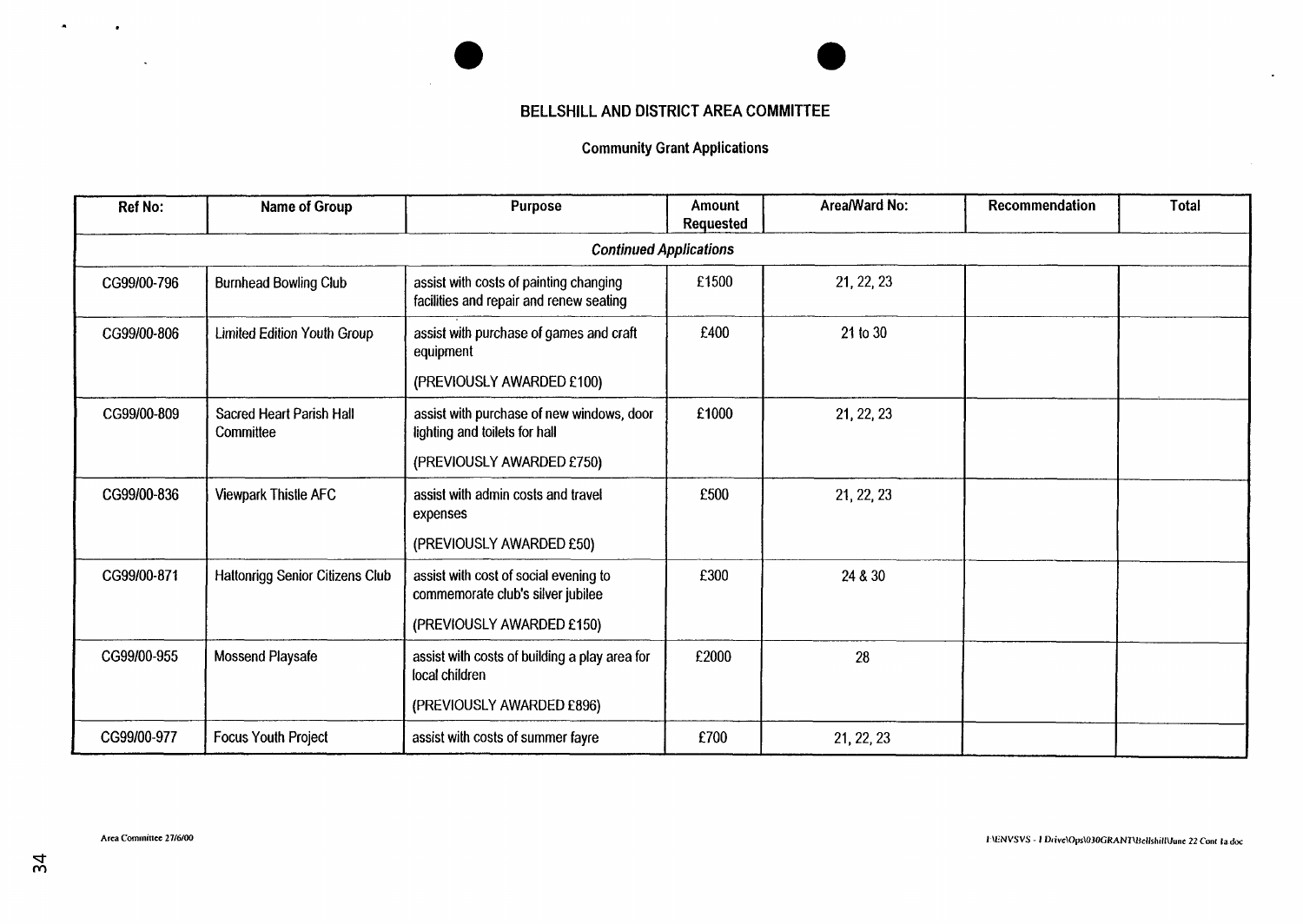| $\mathcal{L}_{\text{max}}$ and $\mathcal{L}_{\text{max}}$ . The $\mathcal{L}_{\text{max}}$ |                                                                         |                                                                                           |                             |                                     |                                                               | $\sim$ 100 $\mu$ |
|--------------------------------------------------------------------------------------------|-------------------------------------------------------------------------|-------------------------------------------------------------------------------------------|-----------------------------|-------------------------------------|---------------------------------------------------------------|------------------|
| Ref No:<br>CG99/00-14                                                                      | Name of Group<br>Sportscene Youth Club                                  | Purpose<br>assist with purchase of new equipment and<br>hosting of badminton tournament   | Amount<br>Requested<br>£500 | Area/Ward No:<br>23, 24, 25, 26, 30 | Recommendation                                                | Total            |
| CG99/00-15<br>CG99/00-16                                                                   | St. Teresa's Support Group<br>Orbiston Parent Group                     | assist with general running costs<br>assist with purchase of multi-media system           | £450<br>£1,000              | 29<br>24, 25, 26                    |                                                               |                  |
| CG99/00-17                                                                                 | Woodland Grove Sheltered<br>Housing                                     | assist with cost of outing                                                                | £300                        | 23                                  |                                                               |                  |
| CG99/00-56<br>CG99/00-63                                                                   | Bellshill Community Council<br>Spindlehowe Sheltered Housing<br>Complex | assist with cost of hosting annual street fair<br>assist with cost of outing to Kirkcaldy | £900<br>£300                | 24, 25, 26, 30<br>21                |                                                               |                  |
|                                                                                            |                                                                         |                                                                                           |                             |                                     |                                                               |                  |
|                                                                                            |                                                                         |                                                                                           |                             |                                     |                                                               |                  |
|                                                                                            |                                                                         |                                                                                           |                             |                                     |                                                               |                  |
|                                                                                            |                                                                         |                                                                                           |                             |                                     |                                                               |                  |
|                                                                                            |                                                                         |                                                                                           |                             |                                     |                                                               |                  |
|                                                                                            |                                                                         |                                                                                           |                             |                                     |                                                               |                  |
| Area Committee 27/6/00                                                                     |                                                                         |                                                                                           |                             |                                     | IAENVSVS - I Drive\Ops\030GRANT\Bellshill\June 22 Cont la.doc |                  |
|                                                                                            |                                                                         |                                                                                           |                             |                                     |                                                               |                  |

 $\Delta$ 

 $\overline{a}$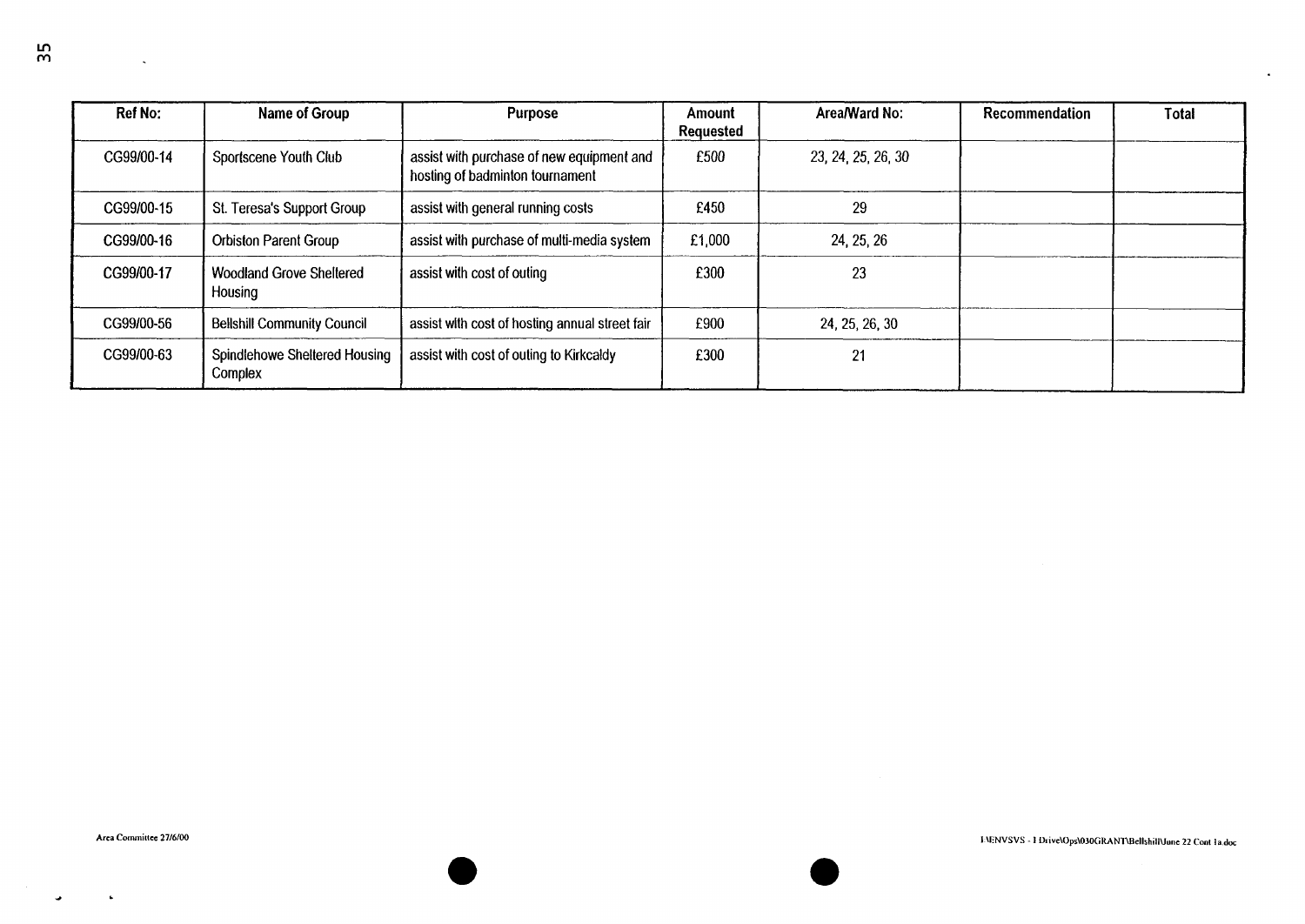# **BELLSHILL AND DISTRICT AREA COMMITTEE**

# Community Grant Applications

| <b>Ref No:</b>    | Name of Group                                                                                  | <b>Purpose</b>                                                            | Amount<br><b>Requested</b> | Area/Ward No:  | Recommendation | Total |
|-------------------|------------------------------------------------------------------------------------------------|---------------------------------------------------------------------------|----------------------------|----------------|----------------|-------|
|                   |                                                                                                | New Applications Received Up To 9 June 2000                               |                            |                |                |       |
| BEL:CG00/01-67    | Christ the King PTA                                                                            | assist with purchase of graduation gowns<br>and medals                    | £200                       | 27             |                |       |
| BEL:CG00/01-68    | <b>Bellshill and District Clergy</b><br>Fraternal                                              | assist with cost of hosting<br>interdenominational millenimum celebration | £750                       | 24, 25, 26, 30 |                |       |
| BEL:CG00/01-69    | <b>Orbiston Parents' Group</b>                                                                 | assist with purchase of materials for<br>outdoor arts project             |                            | 24, 25, 26     |                |       |
| BEL:CG00/01-111   | <b>Burnhead Senior Citizens</b>                                                                | assist with cost of summer outing and<br>Christmas dinner                 | £1,000                     | 21, 22, 23     |                |       |
| BEL:CG00/01 - 120 | Parkville Neighbourhood Watch                                                                  | assist with costs of gardening competition<br>and annual BBQ              | £500                       | 30             |                |       |
| BEL:CG00/01 - 121 | <b>Bellshill Community Council</b>                                                             | assist with costs of removing graffiti from<br>bridge                     | £411.25                    | 24, 25, 26, 30 |                |       |
| BEL:CG00/01 - 125 | <b>Muirpark Amenity Fund</b>                                                                   | assist with purchase of garden materials                                  | £500                       | 21 to 30       |                |       |
| BEL:CG00/01 - 70  | assist with costs of outdoor activities for<br>15th Motherwell Boys Brigade<br>millennium camp |                                                                           | £500                       | 29             |                |       |

 $\sim$ 

 $\mathcal{L}$ 

 $\sim$ 

 $\mathcal{L}^{\text{max}}$ 

 $\Delta$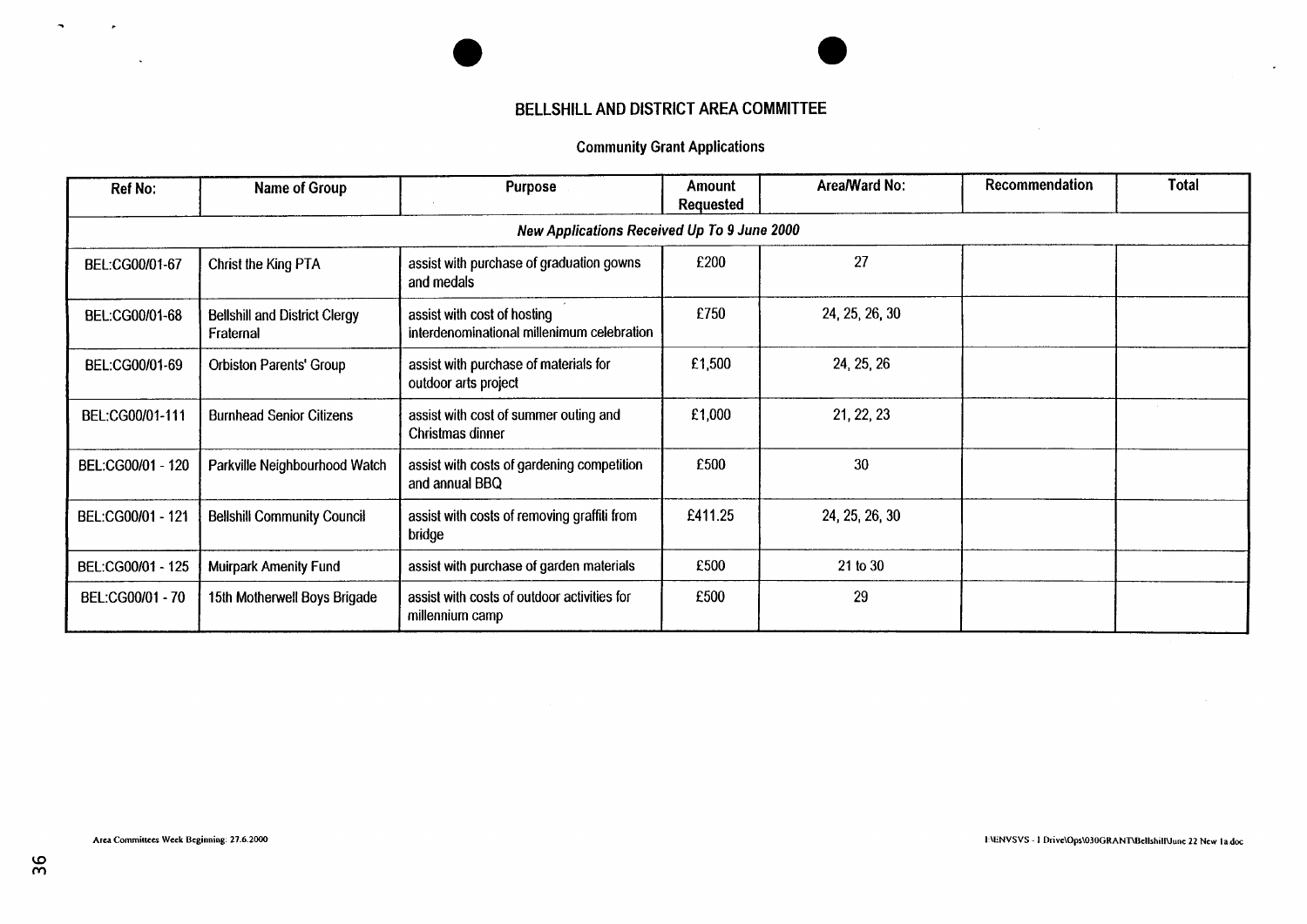# **APPLICATIONS COVERING MORE THAN ONE AREA COMMITTEE BOUNDARY**

| <b>Ref No:</b> | Name of Group                                       | Purpose                                                                     | <b>Amount</b><br><b>Requested</b> | Area/Ward No:        | Recommendation | <b>Total</b> |
|----------------|-----------------------------------------------------|-----------------------------------------------------------------------------|-----------------------------------|----------------------|----------------|--------------|
|                |                                                     | <b>Continued Applications</b>                                               |                                   |                      |                |              |
|                |                                                     | (Area Committees should only consider applications relevant to their areas) |                                   |                      |                |              |
| CG99/00-730    | North Lanarkshire Gold Open<br>Award Group Duke of  | assist with costs of residential project and<br>purchase of equipment       | £1890                             | 45 59                | 45 - £20       |              |
|                | <b>Edinburgh Award</b>                              |                                                                             |                                   |                      | $58 - £30$     |              |
|                |                                                     | (PREVIOUSLY AWARDED £228)                                                   |                                   |                      | $59 - £30$     |              |
| CG99/00-765    | The Cumbernauld Choir                               | assist with costs of 3 concerts                                             | £1500                             | 58                   | $58 - £30$     |              |
|                |                                                     | (PREVIOUSLY AWARDED £570)                                                   |                                   |                      |                |              |
| CG99/00-795    | North Lanarkshire Breathe-Easy<br>Group (Monklands) | assist with running costs, summer outing,<br>travel expenses and conference | £500                              | 45                   | $45 - £20$     |              |
|                |                                                     | (PREVIOUSLY AWARDED £145)                                                   |                                   |                      |                |              |
| CG99/00-825    | Our Ladys High School Parents                       | assist with costs of outing to Alton Towers                                 | £1500                             | 53 to 63, 68, 69, 70 | $53 - £50$     |              |
|                | Association                                         | (PREVIOUSLY AWARDED £700)                                                   |                                   |                      | 54 - £100      |              |
|                |                                                     |                                                                             |                                   |                      | 55 - £100      |              |
|                |                                                     |                                                                             |                                   |                      | $61 - £62$     |              |
|                |                                                     |                                                                             |                                   |                      | $63 - £30$     |              |
|                |                                                     |                                                                             |                                   |                      | 68 - £50       |              |
|                |                                                     |                                                                             |                                   |                      | *69 - £200     |              |
|                |                                                     |                                                                             |                                   |                      | 70 - £100      |              |

 $\sim$ 

**I \ENVSVS** - **I Drivc\Ops\O~OGRANT\AAllW~lN~flNI B duc** 

*J-* =-

 $\mathbf{r}$ 

 $\sim 10^7$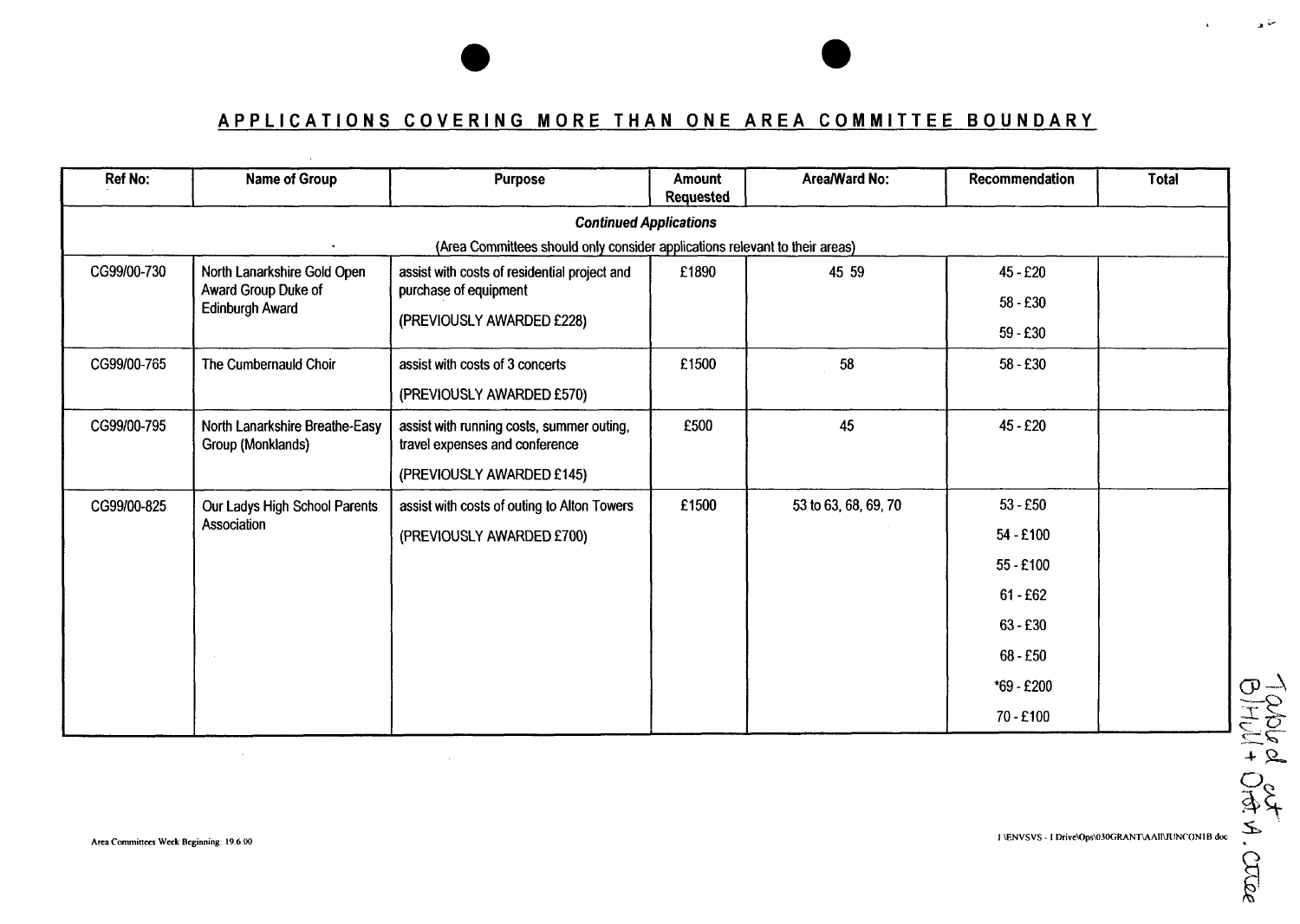| Ref No:     | <b>Name of Group</b>                               | <b>Purpose</b>                                                                      | Amount<br>Requested | Area/Ward No:       | Recommendation | Total |
|-------------|----------------------------------------------------|-------------------------------------------------------------------------------------|---------------------|---------------------|----------------|-------|
| CG99/00-841 | Moodiesburn and District<br>Retired NUM Branch     | assist with costs of refurbishing mini bus<br>with new seats and fitting seat belts | £1000               | 45 69               | $45 - £50$     |       |
|             |                                                    | (PREVIOUSLY AWARDED £300)                                                           |                     |                     | $67 - £100$    |       |
|             |                                                    |                                                                                     |                     |                     | 68 - £100      |       |
|             | <b>M</b>                                           |                                                                                     |                     |                     | $*69 - £150$   |       |
| CG99/00-852 | Lanarkshire Association of                         | assist with cost of schools' competition                                            | £1,000              | 23                  | $23 - £15$     |       |
|             | <b>Burns Clubs</b>                                 | (PREVIOUSLY AWARDED £678)                                                           |                     |                     |                |       |
| CG99/00-876 | <b>Craigneuk Undaunted Purple</b><br>Heroes LOL 68 | assist with refurbishing of premises                                                | £1,000              | 6                   | $6 - £500$     |       |
| CG99/00-878 | Pride of Ulster LLOL 24                            | assist with cost of refurbishing hall and<br>purchase of equipment                  | £500                | 6                   | $6 - £250$     |       |
| CG99/00-912 | Re-Solv                                            | assist with cost of sovent abuse information<br>leaflet for parents                 | £450                | 9                   |                |       |
|             |                                                    | (PREVIOUSLY AWARDED £145)                                                           |                     |                     |                |       |
| CG99/00-921 | Motherwell YMCA Seniors<br>Group                   | assist with purchase of bowling equipment<br>and pa system                          | £2000               | 1, 2, 4, 10, 12, 28 | $1 - £25$      |       |
|             |                                                    | (PREVIOUSLY AWARDED £400)                                                           |                     |                     |                |       |
| CG99/00-932 | Good Neighbours, Muirhouse                         | assist with cost of outing                                                          | £1,000              | 9 & 13              |                |       |
|             |                                                    | (PREVIOUSLY AWARDED £777)                                                           |                     |                     |                |       |

 $\mathcal{L}^{\text{max}}_{\text{max}}$ 

 $\mathbf{u} = \mathbf{u} \times \mathbf{u}$  . So that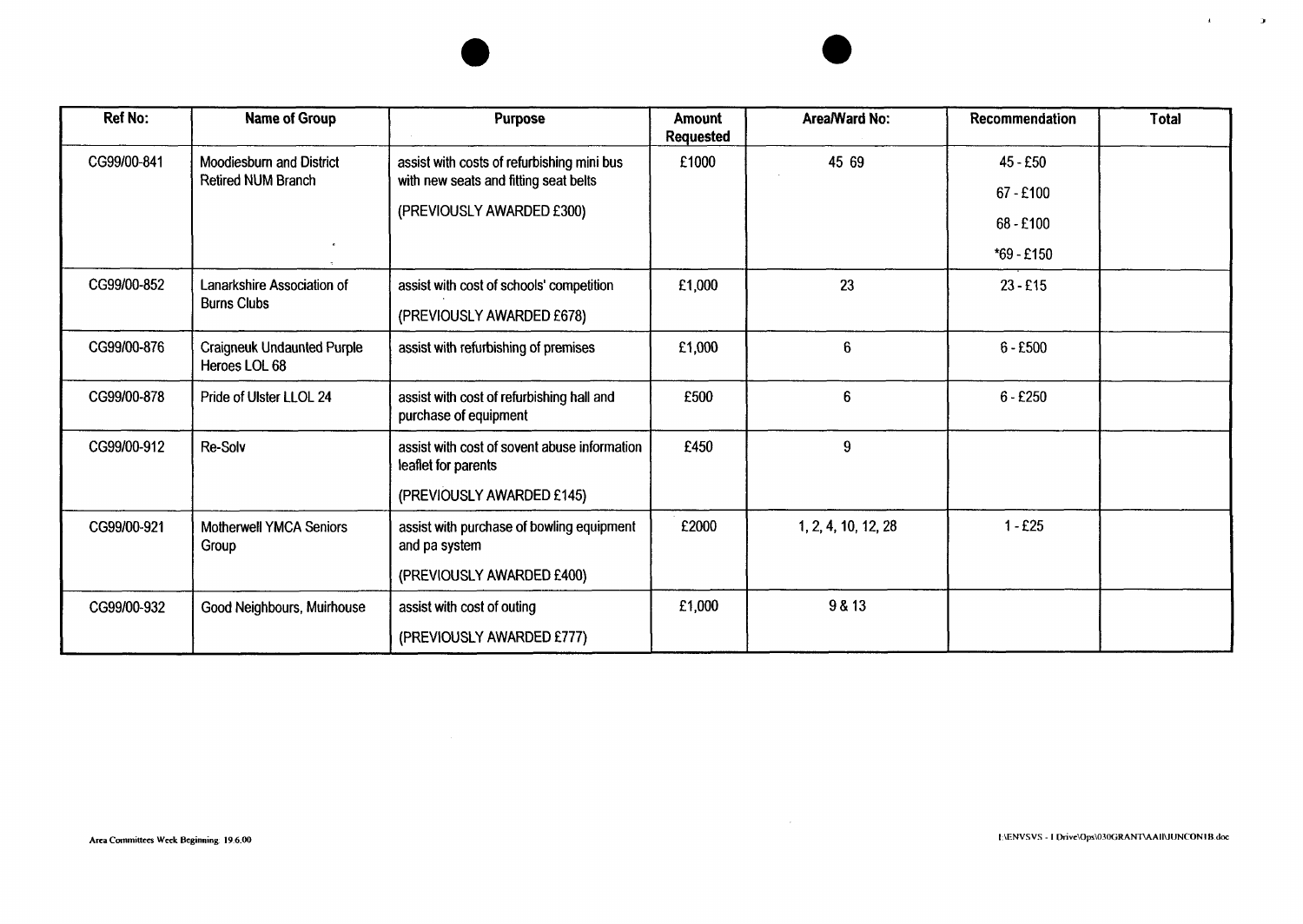

| <b>Ref No:</b> | <b>Name of Group</b>                 | Purpose                                                                                 | Amount<br><b>Requested</b> | Area/Ward No:          | Recommendation                                                                               | Total |
|----------------|--------------------------------------|-----------------------------------------------------------------------------------------|----------------------------|------------------------|----------------------------------------------------------------------------------------------|-------|
| CG99/00-933    | Myelin Project                       | assist with start-up costs of myelin self-help<br>project<br>(PREVIOUSLY AWARDED £290)  | £630                       | North Lanarkshire Wide | $1 - £25$<br>$11 - E50$<br>$16 - Nil$<br>$21 - Nil$<br>$22 - Nil$                            |       |
|                |                                      |                                                                                         |                            |                        | $23 - Nil$<br>$34 - £25$<br>45 - £30<br>$48 - £25$<br>$53 - £50$<br>$60 - £50$<br>$63 - £20$ |       |
| CG99/00-935    | New Image                            | assist with purchase of music instruments                                               | unknown                    | $\overline{7}$         | £100                                                                                         |       |
| CG99/00-936    | Motherwell Crime Prevention<br>Panel | assist with purchase of community police<br>mountain bikes<br>(PREVIOUSLY AWARDED £488) | £1,154                     | $\boldsymbol{9}$       |                                                                                              |       |
| CG99/00-937    | Motherwell Crime Prevention<br>Panel | assist with cost of promotion of police open<br>day<br>(PREVIOUSLY AWARDED £210)        | unknown                    | $\boldsymbol{9}$       |                                                                                              |       |
| CG99/00-947    | Motherwell YMCA                      | assist with costs of training<br>(PREVIOUSLY AWARDED £160)                              | £360                       | $\ddot{\mathbf{1}}$    | $1 - £50$                                                                                    |       |

 $\sim 10^7$ 

*4*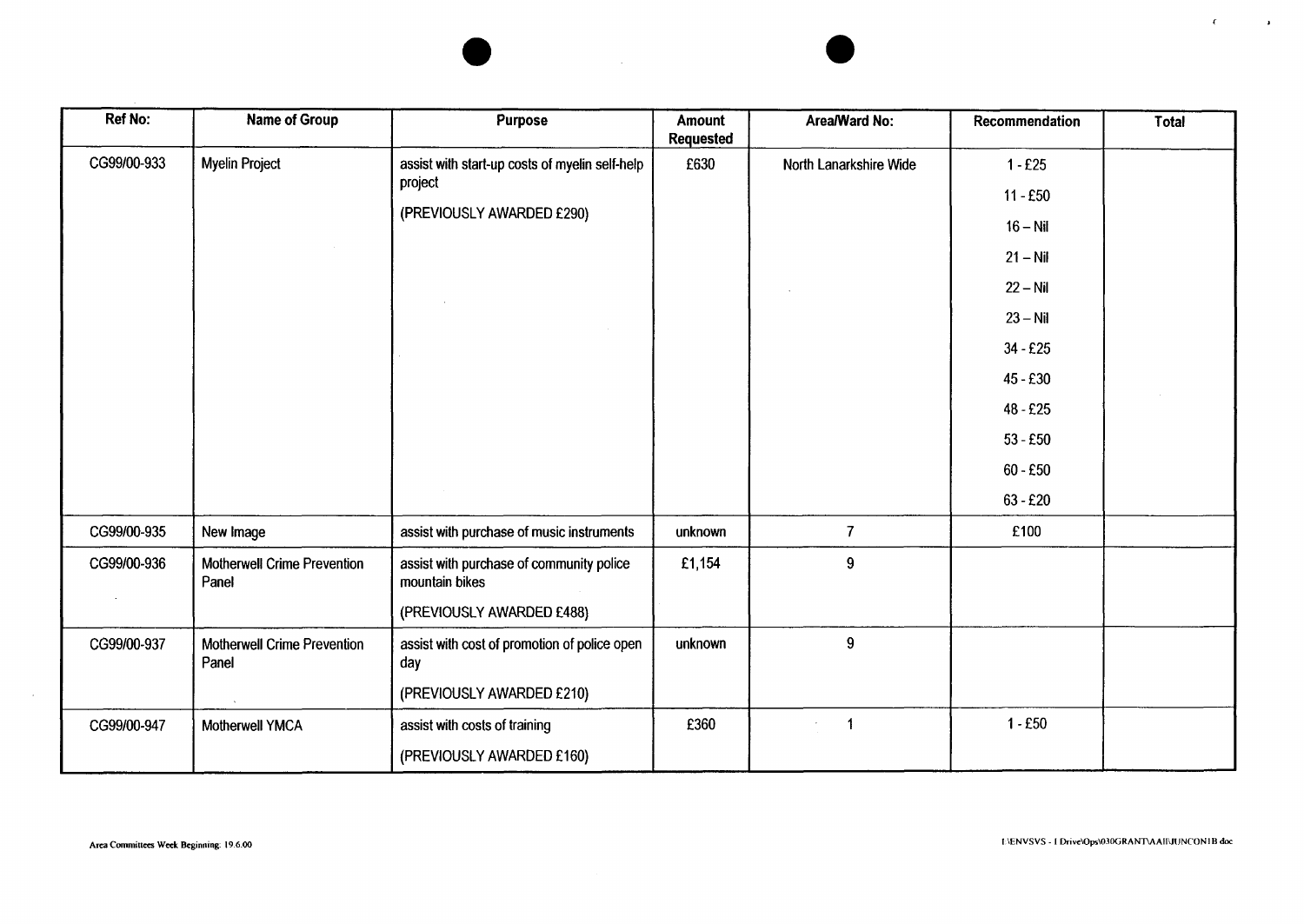| <b>Ref No:</b> | <b>Name of Group</b>               | <b>Purpose</b>                             | Amount<br><b>Requested</b> | Area/Ward No:                   | Recommendation | <b>Total</b> |
|----------------|------------------------------------|--------------------------------------------|----------------------------|---------------------------------|----------------|--------------|
| CG00/01-35     | <b>Monklands Carers Respite</b>    | assist with yearly hall hire and activity  | £1,342                     | 31, 33, 34, 36, 38, 39, 40, 43, | $31 - £100$    |              |
|                | Group                              | prgramme costs, including Christmas event  |                            | 46, 48 & 49                     | $33 - £122$    |              |
|                |                                    |                                            |                            |                                 | $34 - £90$     |              |
|                | $\mathbf{r}$                       |                                            |                            |                                 | 36 - £100      |              |
|                |                                    |                                            |                            |                                 | $37 - £100$    |              |
|                |                                    |                                            |                            |                                 | 38 - £100      |              |
|                |                                    |                                            |                            |                                 | $40 - £100$    |              |
|                |                                    |                                            |                            |                                 | $45 - £30$     |              |
|                |                                    |                                            |                            |                                 | $46 - £30$     |              |
|                |                                    |                                            |                            |                                 | $48 - £50$     |              |
|                |                                    |                                            |                            |                                 | 49 - £100      |              |
| CG00/01-36     | <b>Cleland Youth Football Club</b> | assist with purchase of strips and general | unknown                    | 8, 9, 10, 18, & 19              | $18 - £50$     |              |
|                | <b>U16's</b>                       | running costs                              |                            |                                 | 19 - £200      |              |

 $\mathcal{O}(\mathcal{O}_\mathcal{O})$  . The set of the set of the set of the set of the set of the  $\mathcal{O}(\mathcal{O}_\mathcal{O})$ 

 $\label{eq:2.1} \mathcal{L}(\mathcal{L}^{\text{max}}_{\mathcal{L}}(\mathcal{L}^{\text{max}}_{\mathcal{L}}),\mathcal{L}^{\text{max}}_{\mathcal{L}^{\text{max}}_{\mathcal{L}}(\mathcal{L}^{\text{max}}_{\mathcal{L}^{\text{max}}_{\mathcal{L}^{\text{max}}_{\mathcal{L}^{\text{max}}_{\mathcal{L}^{\text{max}}_{\mathcal{L}^{\text{max}}_{\mathcal{L}^{\text{max}}_{\mathcal{L}^{\text{max}}_{\mathcal{L}^{\text{max}}_{\mathcal{L}^{\text{max}}_{\mathcal{$ 

 $\mathcal{R}^{\pm}$ 

**Contractor**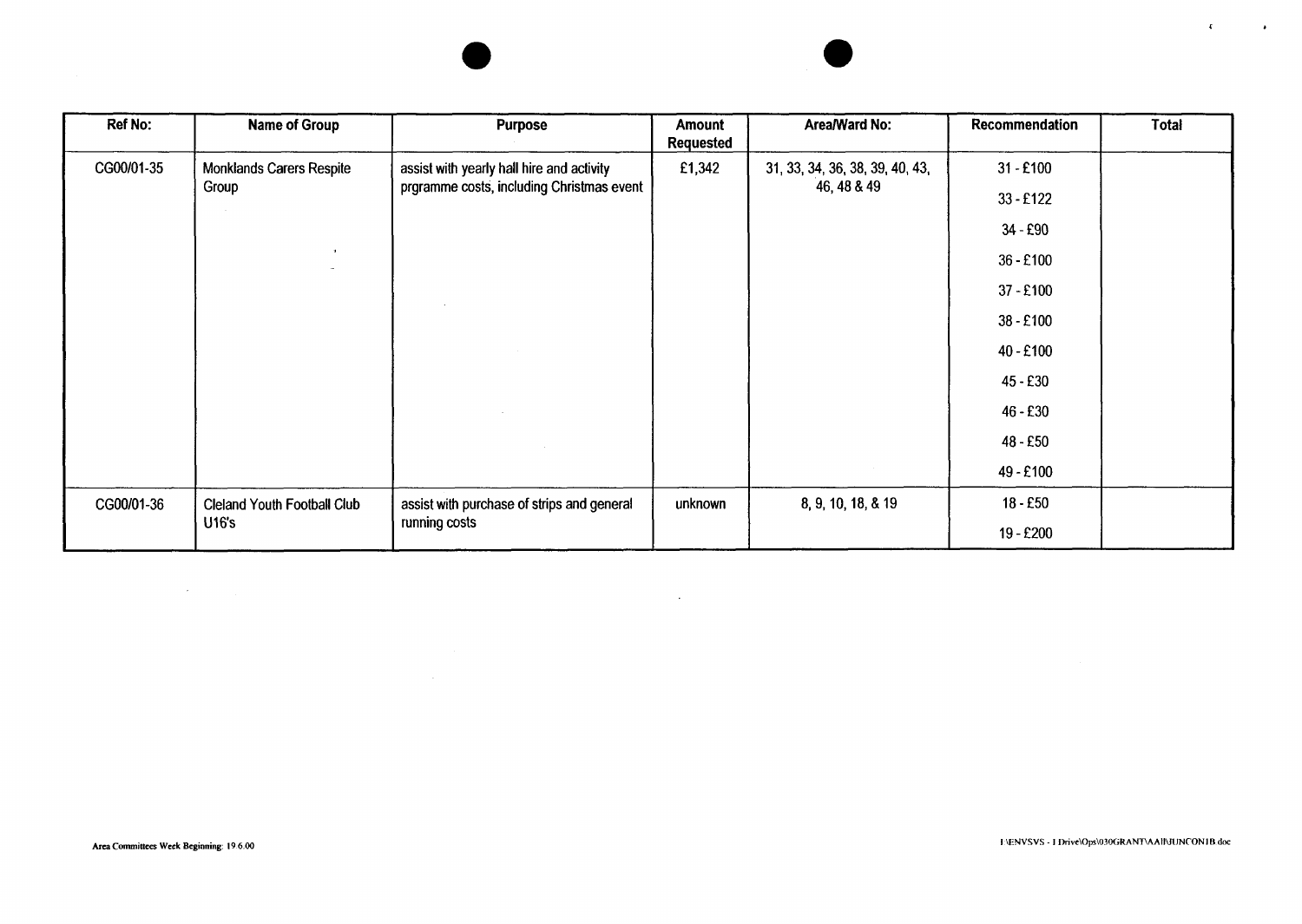| <b>Ref No:</b> | Name of Group                                     | <b>Purpose</b>                                                                  | <b>Amount</b><br><b>Requested</b> | Area/Ward No:                   | Recommendation   | Total |
|----------------|---------------------------------------------------|---------------------------------------------------------------------------------|-----------------------------------|---------------------------------|------------------|-------|
| CG00/01-37     | <b>Caledonian Award Scheme</b>                    | assist with general running costs of awards<br>scheme for disabled young people | £1,000                            | 1 to 70                         | $1 - £25$        |       |
|                |                                                   |                                                                                 |                                   |                                 | $3 - £50$        |       |
|                |                                                   |                                                                                 |                                   |                                 | $20 - £10$       |       |
|                |                                                   |                                                                                 |                                   |                                 | $21 - Nil$       |       |
|                |                                                   |                                                                                 |                                   |                                 | $22 - Nil$       |       |
|                |                                                   |                                                                                 |                                   |                                 | $23 - Nil$       |       |
|                |                                                   |                                                                                 |                                   |                                 | $33 - £15$       |       |
|                |                                                   |                                                                                 |                                   |                                 | $47 - £15$       |       |
|                |                                                   |                                                                                 |                                   |                                 | $48 - £25$       |       |
|                |                                                   |                                                                                 |                                   |                                 | $55 - £15$       |       |
|                |                                                   |                                                                                 |                                   |                                 | $63 - £30$       |       |
| CG00/01-38     | Lanarkshire Welfare Amateur<br><b>Boxing Club</b> | assist with general running costs and<br>purchase of equipment                  | £1,000                            | 13                              | $13 - Nil$       |       |
|                |                                                   | (PREVIOUSLY AWARDED £500)                                                       |                                   |                                 |                  |       |
| CG00/01-39     | St. Margaret's Church Art Class                   | assist with purchase of equipment for<br>decoupage                              | £300                              | Motherwell and Wishaw           |                  |       |
| CG00/01-40     | <b>Netherton Senior Citizens</b>                  | assist with cost of weekend trip to                                             | £800                              | 13 & 15                         | $13$ – continued |       |
|                |                                                   | Blackpool                                                                       |                                   |                                 | 15 - £250        |       |
| CG00/01-41     | Airdrie Victoria Shotokai 2000                    | assist with purchase of equipment                                               | £821                              | 23, 40, 41, 42, 43, 44, 47, 48, | $23 - Nil$       |       |
|                |                                                   |                                                                                 |                                   | 48, 51 & 62                     | 44 - £50         |       |
|                |                                                   |                                                                                 |                                   |                                 | 48 - £25         |       |

 $\mathbf{C}^{\text{max}}$ 

**Contract Contract**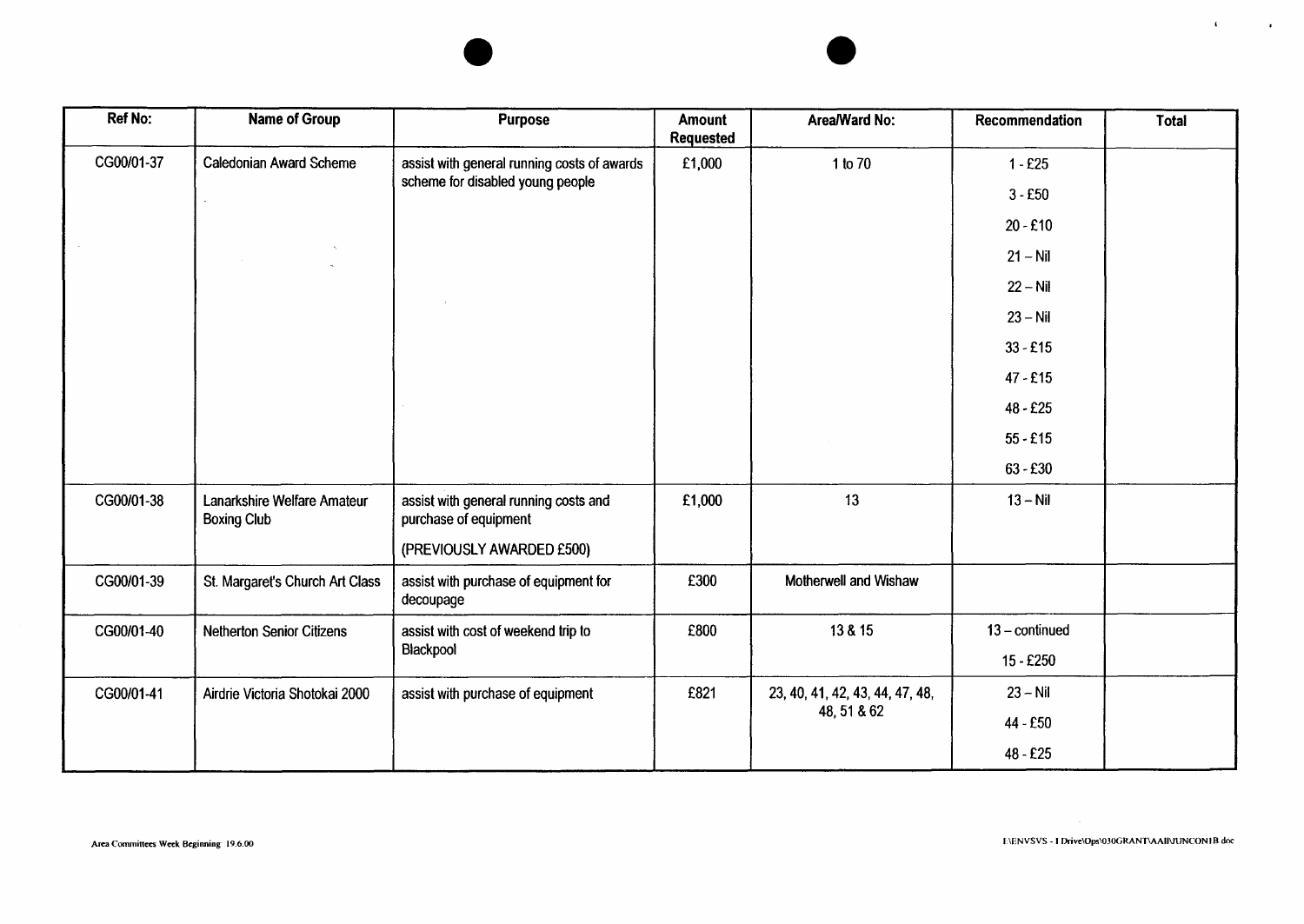| <b>Ref No:</b> | <b>Name of Group</b>                                   | <b>Purpose</b>                                                                                     | <b>Amount</b><br><b>Requested</b> | Area/Ward No:                    | Recommendation         | <b>Total</b> |
|----------------|--------------------------------------------------------|----------------------------------------------------------------------------------------------------|-----------------------------------|----------------------------------|------------------------|--------------|
| CG00/01-42     | Lourdes Scottish Youth Group<br>(HCPT)                 | assist with cost of training young people<br>and travelling to Lourdes                             | £1,000                            | Motherwell and Wishaw            | $1 - £50$              |              |
|                |                                                        |                                                                                                    |                                   |                                  | 24 - £100              |              |
| CG00/01-43     | New Stevenston and District<br>Garden Club<br>$\gamma$ | assist with purchase of equipment, general<br>running expenses and cost of hosting<br>annual event | £500                              | Bellshill, Motherwell and Wishaw | 24 - £50               |              |
| CG00/01-44     | St. Mary's PS Parents                                  | assist with cost of erecting seating area in                                                       | £600                              | Coatbridge and Motherwell        | $38 - £100$            |              |
|                | Association                                            | school garden                                                                                      |                                   |                                  | 40 - £500              |              |
| CG00/01-45     | <b>YMCA Parent and Toddlers</b>                        | assist with purchase of equipment and<br>summer outing                                             | £1,500                            | 1, 2, 3, 4, 11, 12, 13 & 15      | $1 - £100$             |              |
|                |                                                        |                                                                                                    |                                   |                                  | $3 - £50$              |              |
|                |                                                        |                                                                                                    |                                   |                                  | $15 - £100$            |              |
| CG00/01-46     | <b>Westend Lady Bowlers</b>                            | assist with purchase of trophy and end of<br>year social event                                     | £250                              | 31 to 40 & 47                    | $33 - £25$             |              |
|                |                                                        |                                                                                                    |                                   |                                  | $36 - £50$             |              |
|                |                                                        |                                                                                                    |                                   |                                  | $37 - £50$             |              |
|                |                                                        |                                                                                                    |                                   |                                  | 40 - £100              |              |
| CG00/01-47     | Chikara Kwai Judo Club                                 | assist with purchase of safety equipment                                                           | £2,000                            | Motherwell and Wishaw            |                        |              |
| CG00/01-48     | <b>New Stevenston Community</b>                        | assist with cost of outing                                                                         | £1,000                            | 5 to 28                          | $21 - nil$             |              |
|                | Council                                                |                                                                                                    |                                   |                                  | $22 - nil$             |              |
|                |                                                        |                                                                                                    |                                   |                                  | $23 - nil$             |              |
| CG00/01-49     | Airdrie Flower Club - Floral Art<br>Group              | assist with general running costs and<br>purchase of materials                                     | £500                              | 31 to 50                         | $45 - \text{continue}$ |              |

 $\mathcal{L}^{\mathcal{L}}(\mathcal{A})$  .

 $\mathbf{A}$  and  $\mathbf{A}$  are  $\mathbf{A}$  and  $\mathbf{A}$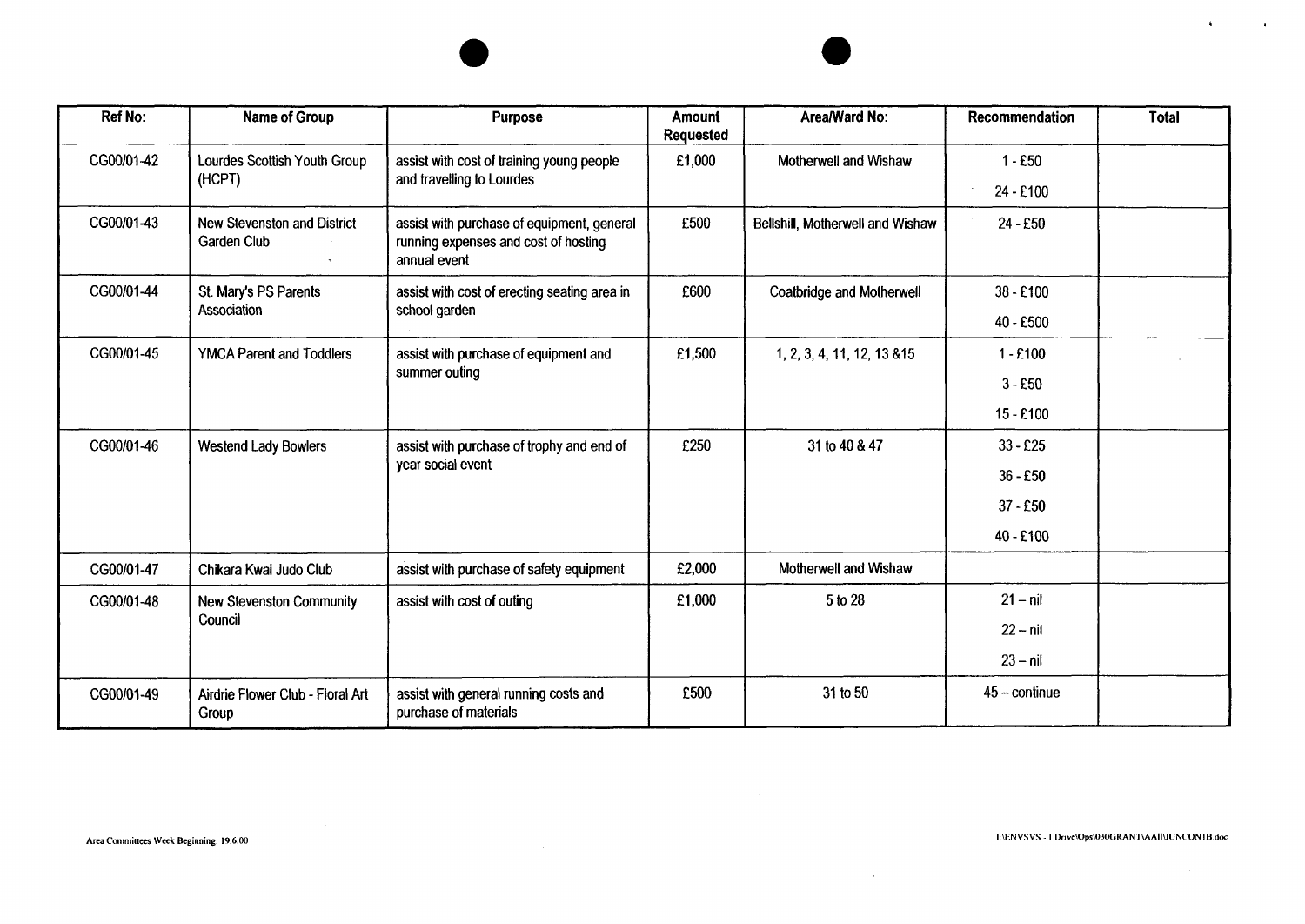

 $\mathcal{A}$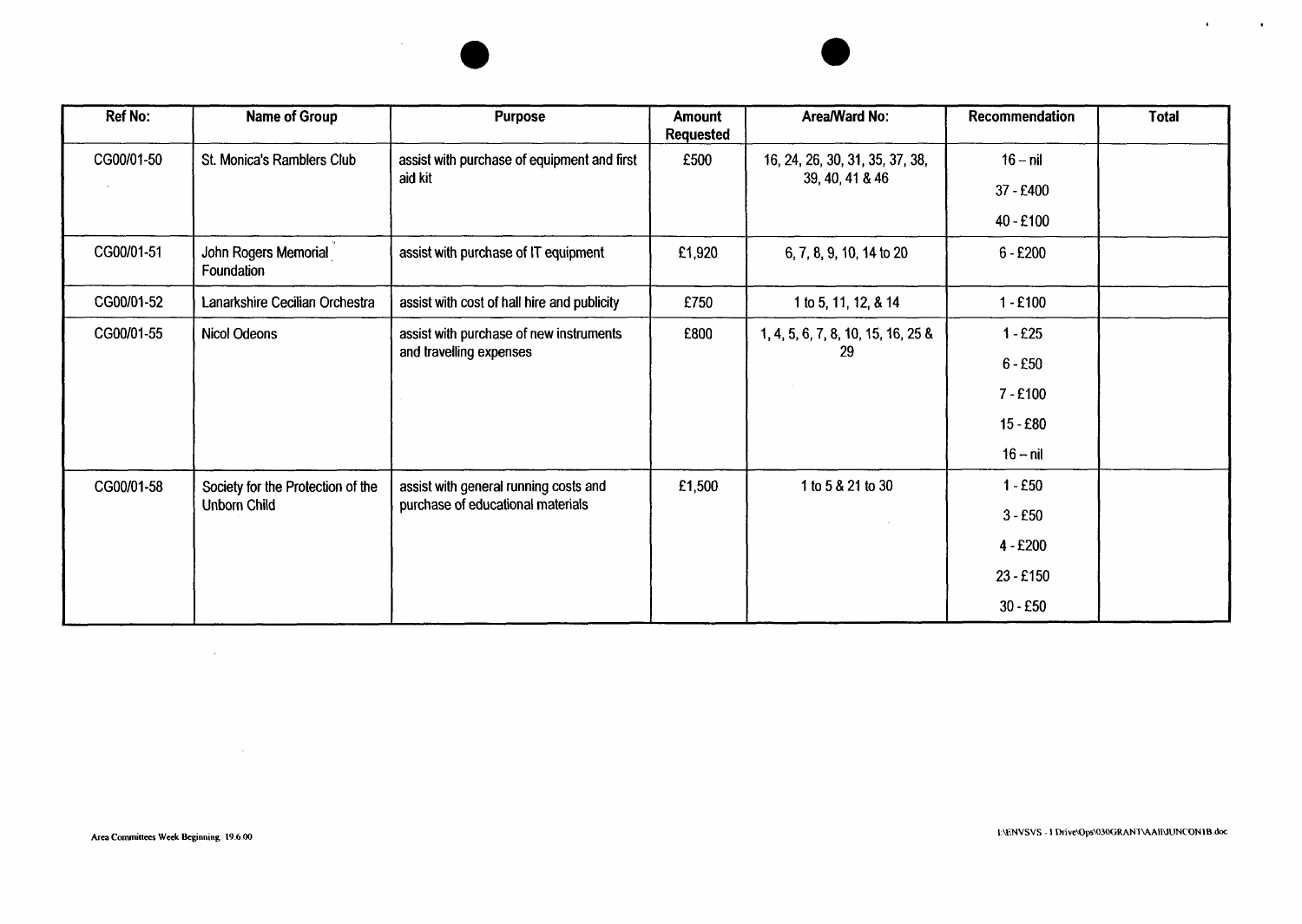# **APPLICATIONS COVERING MORE THAN ONE AREA COMMITTEE BOUNDARY**

| Ref No:         | <b>Name of Group</b>           | Purpose                                     | Amount<br><b>Requested</b> | Area/Ward No:                     | Recommendation | <b>Total</b> |
|-----------------|--------------------------------|---------------------------------------------|----------------------------|-----------------------------------|----------------|--------------|
|                 |                                | New applications Received Up To 9 June 2000 |                            |                                   |                |              |
| ALL:CG00/01-103 | Strathclyde Fire Brigade Pipe  | assist with purchase of replacement         | £2000                      | 1 to 70                           | $16 - Nil$     |              |
|                 | Band                           | equipment                                   |                            |                                   | $21 - Nil$     |              |
|                 |                                |                                             |                            |                                   | $22 - Nil$     |              |
|                 |                                |                                             |                            |                                   | $23 - Nil$     |              |
|                 |                                |                                             |                            |                                   | 24 - £50       |              |
|                 |                                |                                             |                            |                                   | $33 - £30$     |              |
|                 |                                |                                             |                            |                                   | 45 - £20       |              |
|                 |                                |                                             |                            |                                   | 48 - £25       |              |
|                 |                                |                                             |                            |                                   | $55 - £30$     |              |
|                 |                                |                                             |                            |                                   | $63 - £20$     |              |
|                 |                                |                                             |                            |                                   | 68-£100        |              |
|                 |                                |                                             |                            |                                   | 70 - £50       |              |
| ALL:CG00/01-104 | Dalziel HS FP Amateur Football | assist with cost of attending international | £2,000                     | 1, 2, 3, 4, 5, 6, 11, 12, 13, 14, | $1 - £50$      |              |
|                 | Club                           | football tournament                         |                            | 15, 16, 19                        | $3 - £100$     |              |
|                 |                                |                                             |                            |                                   | $6 - £50$      |              |
|                 |                                |                                             |                            |                                   | $11 - £100$    |              |
|                 |                                |                                             |                            |                                   | $15 - £100$    |              |
|                 |                                |                                             |                            |                                   | $16 - Nil$     |              |

 $\sim$ 

 $\hat{\mathbf{x}}$ 

 $\mathbf{r}$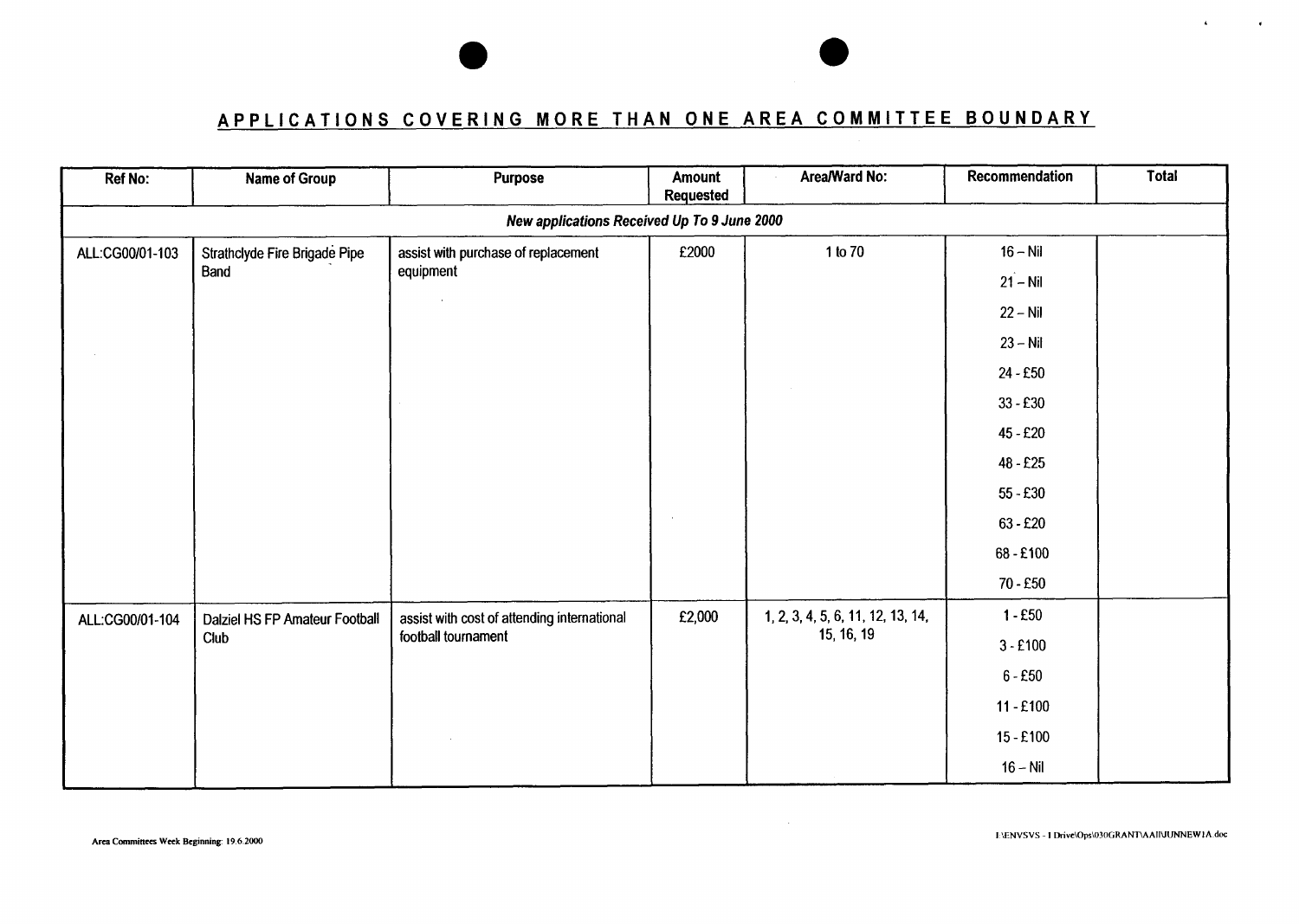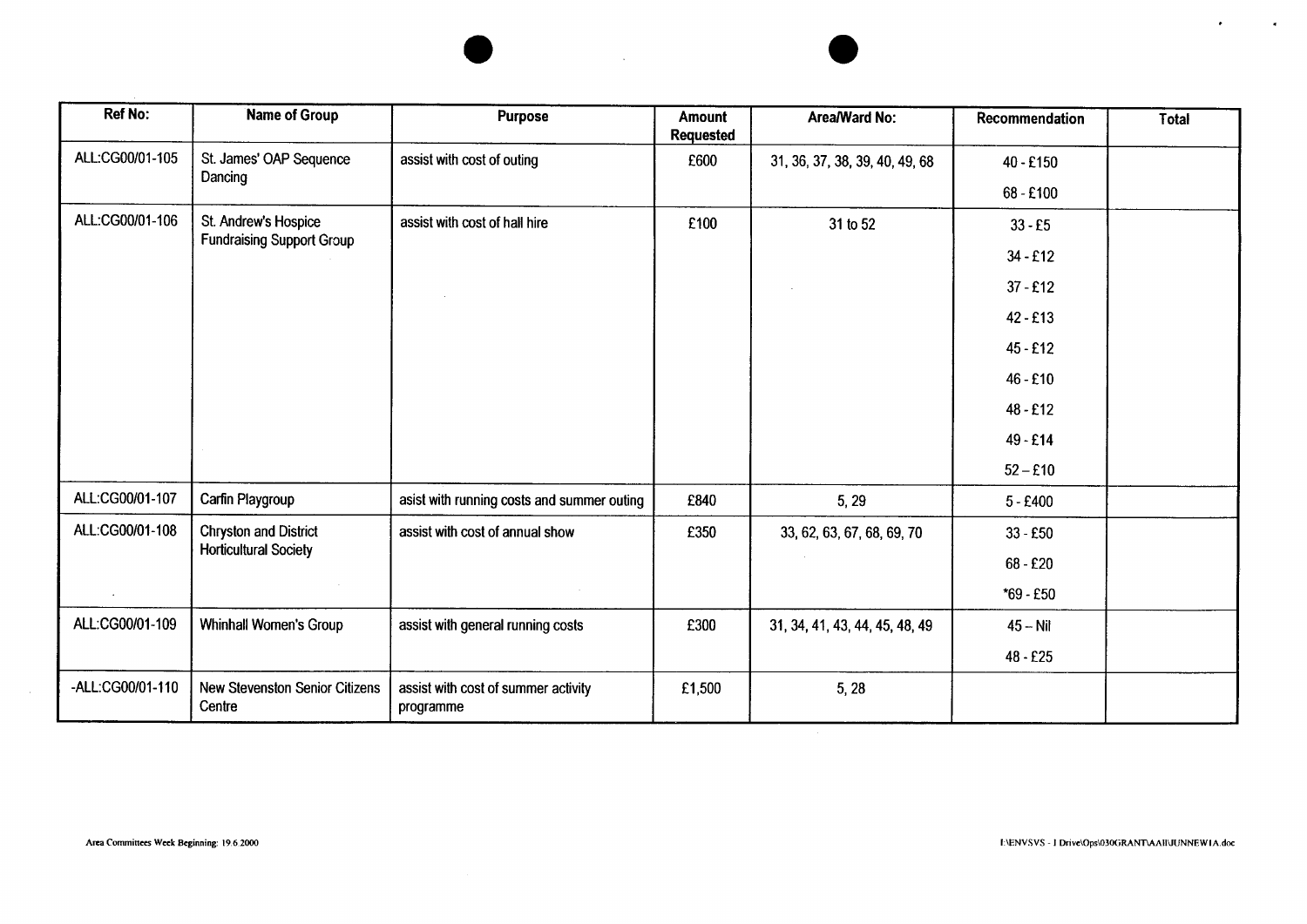| <b>Ref No:</b>    | <b>Name of Group</b>                                            | <b>Purpose</b>                                            | <b>Amount</b><br><b>Requested</b> | Area/Ward No:                  | Recommendation | <b>Total</b> |
|-------------------|-----------------------------------------------------------------|-----------------------------------------------------------|-----------------------------------|--------------------------------|----------------|--------------|
| ALL:CG00/01 - 118 | <b>Twenty Twenty</b>                                            | assist with costs of video production                     | £2000                             | 2, 3, 4, 5, 22, 23, 24, 25, 26 | $21 - nil$     |              |
|                   | $\sim$                                                          |                                                           |                                   |                                | $22 - nil$     |              |
|                   |                                                                 |                                                           |                                   |                                | $23 - nil$     |              |
| ALL:CG00/01 - 119 | <b>Guide Association</b>                                        | assist with costs of Stomp 2000, a                        | £1100                             | 31 to 63, 69, 70               | 34 - £20       |              |
|                   |                                                                 | millennium celebration                                    |                                   |                                | $62 - £50$     |              |
|                   |                                                                 |                                                           |                                   |                                | $63 - £30$     |              |
|                   |                                                                 |                                                           |                                   |                                | $*69 - £30$    |              |
| ALL:CG00/01 - 127 | Lanarkshire Keyboard Club                                       | purchase of audio equipment                               | £600                              | 1 to 70                        | $16 - nil$     |              |
|                   |                                                                 |                                                           |                                   |                                | $21 - nil$     |              |
|                   |                                                                 |                                                           |                                   |                                | $22 - nil$     |              |
|                   |                                                                 |                                                           |                                   |                                | $23 - nil$     |              |
| ALL:CG00/01 - 128 | Netherton Pre-School Playgroup                                  | assist with costs of trip and purchase of<br>toys         | unknown                           | 4, 6, 9, 15                    | 15 - £200      |              |
| ALL:CG00/01-132   | <b>Carfin Senior Citizens</b>                                   | assist with cost of summer outing                         | £250                              | 2, 5, 8, 29                    |                |              |
| ALL:CG00/01-139   | Newmains 3rd Platoon Army<br><b>Cadet Force</b>                 | assist with purchase of expedition<br>equipment           | £2,000                            | 6 to 20                        |                |              |
| ALL:CG00/01-140   | Airdrie Boys Club                                               | assist with purchase of training and playing<br>equipment | £2,000                            | 31 to 52 & 54                  |                |              |
| ALL:CG00/01-142   | <b>Wishaw Ex-Servicemen's Senior</b><br><b>Citizens Section</b> | assist with cost of summer outing to Perth                | £350                              | 6, 7, 8, 9, 10, 13, 14 & 15    |                |              |
| ALL:CG00/01-143   | St. Mary's Church Senior<br><b>Citizens Club</b>                | assist with cost of Christmas dinner                      | £600                              | North Lanarkshire wide         | $1 - £200$     |              |

 $\mathbf{A}$ 

 $\mathcal{L}(\mathcal{L})$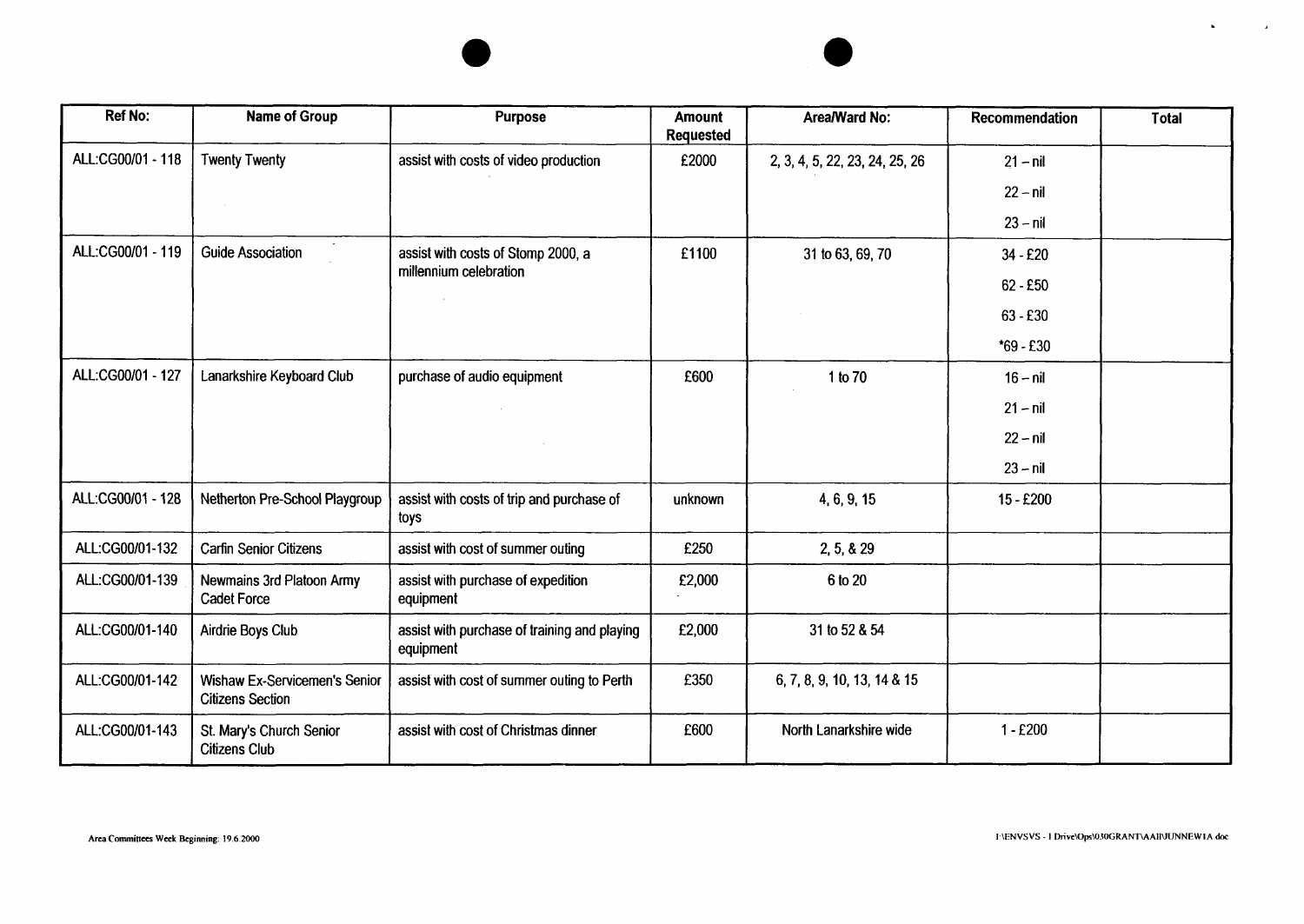# **BELLSHILL AND DISTRICT AREA COMMITTEE**

 $\sim$ 

### **Community Grant Applications**

| <b>Ref No:</b> | <b>Name of Group</b>                   | Purpose                                                                    | Amount<br>Requested | Area/Ward No: | Recommendation | <b>Total</b> |
|----------------|----------------------------------------|----------------------------------------------------------------------------|---------------------|---------------|----------------|--------------|
|                | $\sim$                                 | <b>Continued Applications</b>                                              |                     |               |                |              |
| CG99/00-796    | <b>Burnhead Bowling Club</b>           | assist with costs of painting changing                                     | £1500               | 21, 22, 23    | $21 - £250$    |              |
|                |                                        | facilities and repair and renew seating                                    |                     |               | 22 - £250      |              |
|                |                                        |                                                                            |                     |               | 23 - £500      |              |
| CG99/00-806    | <b>Limited Edition Youth Group</b>     | assist with purchase of games and craft                                    | £400                | 21 to 30      | $21 - nil$     |              |
|                |                                        | equipment                                                                  |                     |               | $22 - nil$     |              |
|                |                                        | (PREVIOUSLY AWARDED £100)                                                  |                     |               | $23 - nil$     |              |
| CG99/00-809    | Sacred Heart Parish Hall               | assist with purchase of new windows, door                                  | £1000               | 21, 22, 23    | $21 - nil$     |              |
|                | Committee                              | lighting and toilets for hall                                              |                     |               | $22 - nil$     |              |
|                |                                        | (PREVIOUSLY AWARDED £750)                                                  |                     |               | $23 - nil$     |              |
| CG99/00-836    | <b>Viewpark Thistle AFC</b>            | assist with admin costs and travel<br>expenses<br>(PREVIOUSLY AWARDED £50) | £500                | 21, 22, 23    | $21 - £100$    |              |
|                |                                        |                                                                            |                     |               | $22 - £100$    |              |
|                |                                        |                                                                            |                     |               | 23 - £200      |              |
| CG99/00-871    | <b>Hattonrigg Senior Citizens Club</b> | assist with cost of social evening to                                      | £300                | 24 & 30       | 24 - £75       |              |
|                |                                        | commemorate club's silver jubilee                                          |                     |               | $30 - £75$     |              |
|                |                                        | (PREVIOUSLY AWARDED £150)                                                  |                     |               |                |              |
| CG99/00-955    | Mossend Playsafe                       | assist with costs of building a play area for<br>local children            | £2000               | 28            |                |              |
|                |                                        | (PREVIOUSLY AWARDED £896)                                                  |                     |               |                |              |

.

 $\bullet$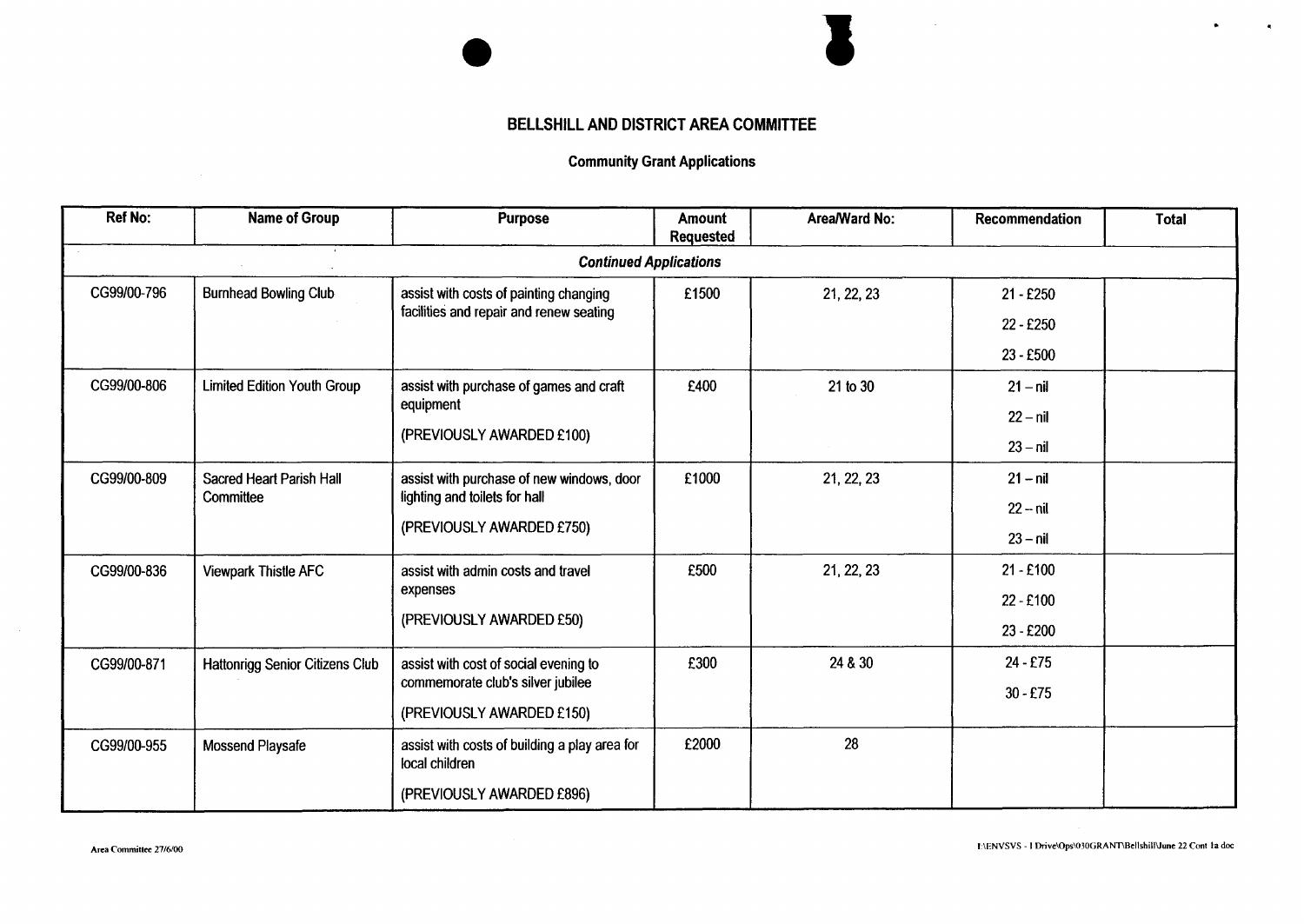| <b>Ref No:</b> | <b>Name of Group</b>                       | <b>Purpose</b>                                 | Amount<br><b>Requested</b> | Area/Ward No:      | Recommendation    | Total |
|----------------|--------------------------------------------|------------------------------------------------|----------------------------|--------------------|-------------------|-------|
| CG99/00-977    | <b>Focus Youth Project</b>                 | assist with costs of summer fayre              | £700                       | 21, 22, 23         | $21 - £100$       |       |
|                |                                            |                                                |                            |                    | 22 - £200         |       |
|                |                                            |                                                |                            |                    | 23 - £300         |       |
| CG99/00-14     | Sportscene Youth Club                      | assist with purchase of new equipment and      | £500                       | 23, 24, 25, 26, 30 | $23 - nil$        |       |
|                |                                            | hosting of badminton tournament                |                            |                    | $30 - £50$        |       |
| CG99/00-15     | St. Teresa's Support Group                 | assist with general running costs              | £450                       | 29                 |                   |       |
| CG99/00-16     | <b>Orbiston Parent Group</b>               | assist with purchase of multi-media system     | £1,000                     | 24, 25, 26         | $24 - £100$       |       |
| CG99/00-17     | <b>Woodland Grove Sheltered</b><br>Housing | assist with cost of outing                     | £300                       | 23                 | 23 - £300         |       |
| CG99/00-56     | <b>Bellshill Community Council</b>         | assist with cost of hosting annual street fair | £900                       | 24, 25, 26, 30     | $24 - £250$       |       |
|                |                                            |                                                |                            |                    | $30 - £300$       |       |
| CG99/00-63     | Spindlehowe Sheltered Housing              | assist with cost of outing to Kirkcaldy        | £300                       | 21, 22             | $21 - \text{nil}$ |       |
|                | Complex                                    |                                                |                            |                    | 22 - £300         |       |

 $\sim 10^{-1}$ 

 $\bullet$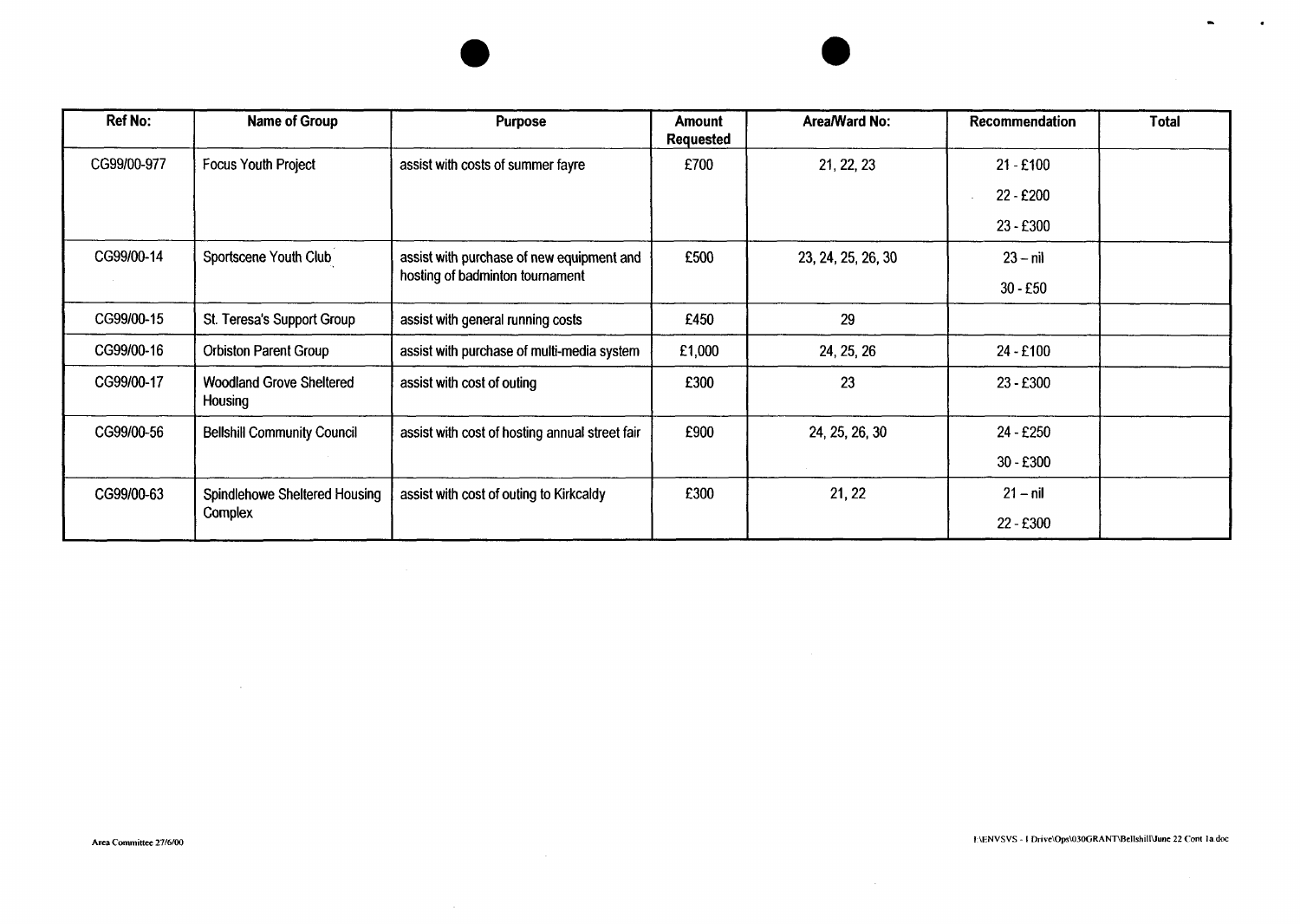### **BELLSHILL AND DISTRICT AREA COMMITTEE**

### Community Grant Applications

| <b>Ref No:</b>    | <b>Name of Group</b>                        | <b>Purpose</b>                                                 | Amount<br><b>Requested</b> | Area/Ward No:  | Recommendation | <b>Total</b> |  |  |  |  |
|-------------------|---------------------------------------------|----------------------------------------------------------------|----------------------------|----------------|----------------|--------------|--|--|--|--|
|                   | New Applications Received Up To 9 June 2000 |                                                                |                            |                |                |              |  |  |  |  |
| BEL:CG00/01-67    | Christ the King PTA                         | assist with purchase of graduation gowns<br>and medals         | £200                       | 27             | 27 - £200      |              |  |  |  |  |
| BEL:CG00/01-68    | <b>Bellshill and District Clergy</b>        | assist with cost of hosting                                    | £750                       | 24, 25, 26, 30 | 24 - £200      |              |  |  |  |  |
|                   | Fraternal                                   | interdenominational millenimum celebration                     |                            |                | $30 - £150$    |              |  |  |  |  |
| BEL:CG00/01-69    | <b>Orbiston Parents' Group</b>              | assist with purchase of materials for<br>outdoor arts project  | £1,500                     | 24, 25, 26     | 24 - £100      |              |  |  |  |  |
| BEL:CG00/01 - 70  | 15th Motherwell Boys Brigade                | assist with costs of outdoor activities for<br>millennium camp | £500                       | 29             |                |              |  |  |  |  |
| BEL:CG00/01-111   | <b>Burnhead Senior Citizens</b>             | assist with cost of summer outing and<br>Christmas dinner      | £1,000                     | 21, 22, 23     |                |              |  |  |  |  |
| BEL:CG00/01 - 120 | Parkville Neighbourhood Watch               | assist with costs of gardening competition<br>and annual BBQ   | £500                       | 30             | $30 - £300$    |              |  |  |  |  |
| BEL:CG00/01 - 121 | <b>Bellshill Community Council</b>          | assist with costs of removing graffiti from<br>bridge          | £411.25                    | 24, 25, 26, 30 | $30 - £100$    |              |  |  |  |  |
| BEL:CG00/01 - 125 | <b>Muirpark Amenity Fund</b>                | assist with purchase of garden materials                       | £500                       | 21 to 30       | $30 - £50$     |              |  |  |  |  |

 $\sim 10^{11}$  km s  $^{-1}$ 

 $\mathcal{L}^{\text{max}}_{\text{max}}$  and  $\mathcal{L}^{\text{max}}_{\text{max}}$ 

 $\sim 100$ 

**<sup>I</sup>**.